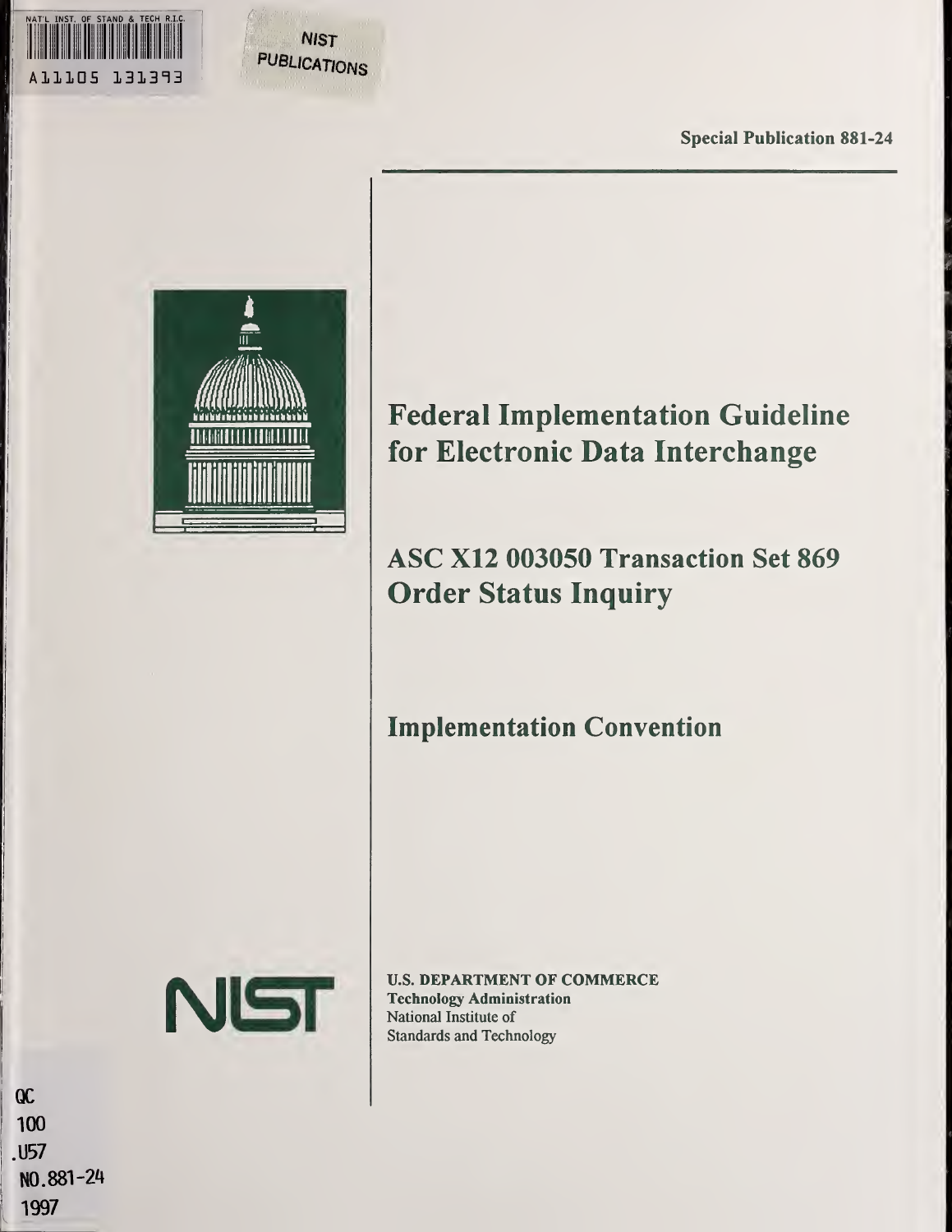$\sim$   $\sim$ 

 $\alpha$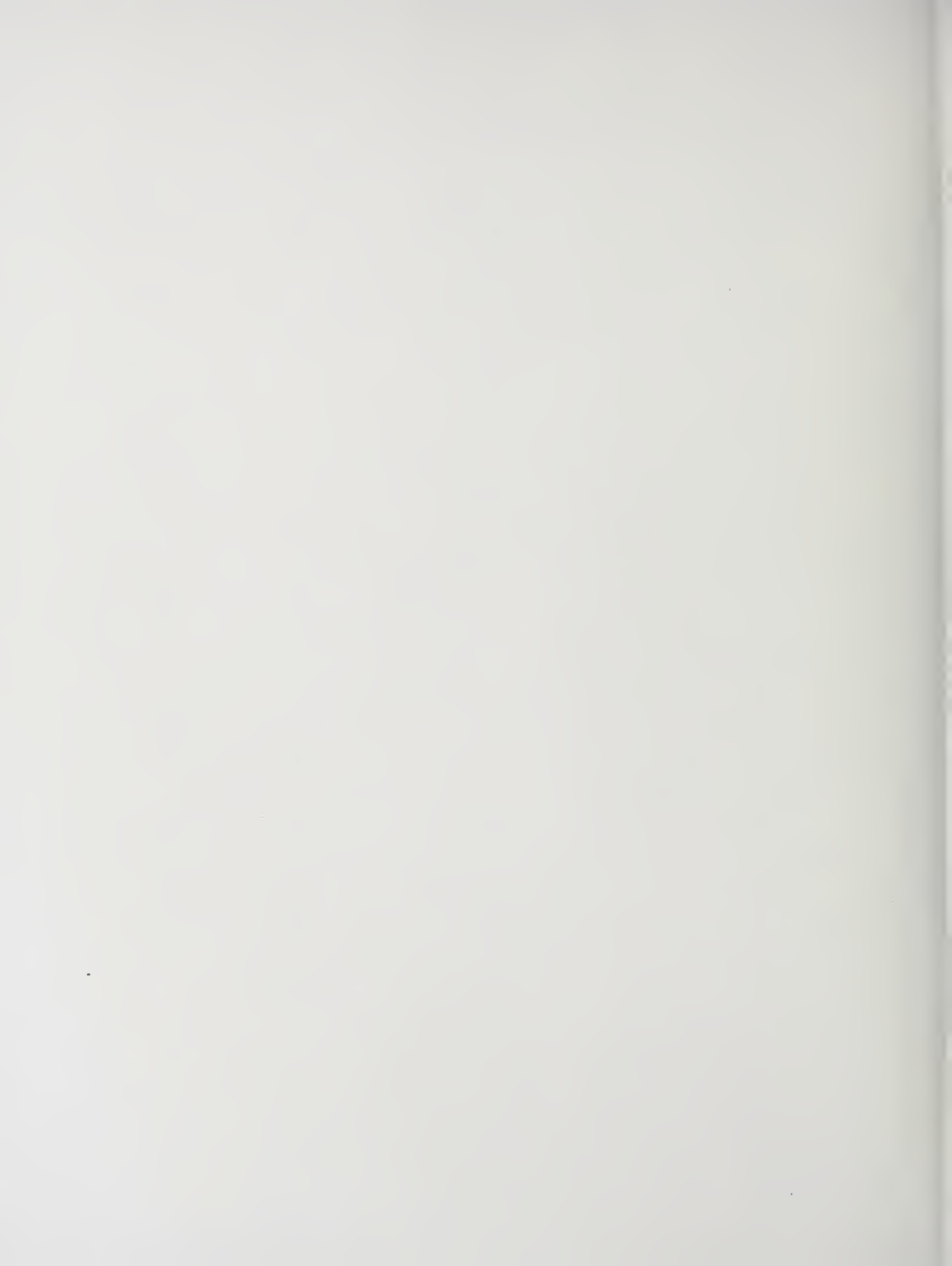# Federal Implementation Guideline for Electronic Data Interchange

# ASC X12 003050 Transaction Set 869 Order Status Inquiry

## Implementation Convention

Electronic Commerce Acquisition Program Management Office Standard Management Committee - Secretariat National Institute of Standards and Technology Gaithersburg, MD 20899-0001

Editor: Dr. Jean-Philippe Favreau

May 1997



U.S. DEPARTMENT OF COMMERCE William M. Daley, Secretary

Technology Administration Mary L. Good, Under Secretary for Technology

National Institute of Standards and Technology Robert E. Hebner, Acting Director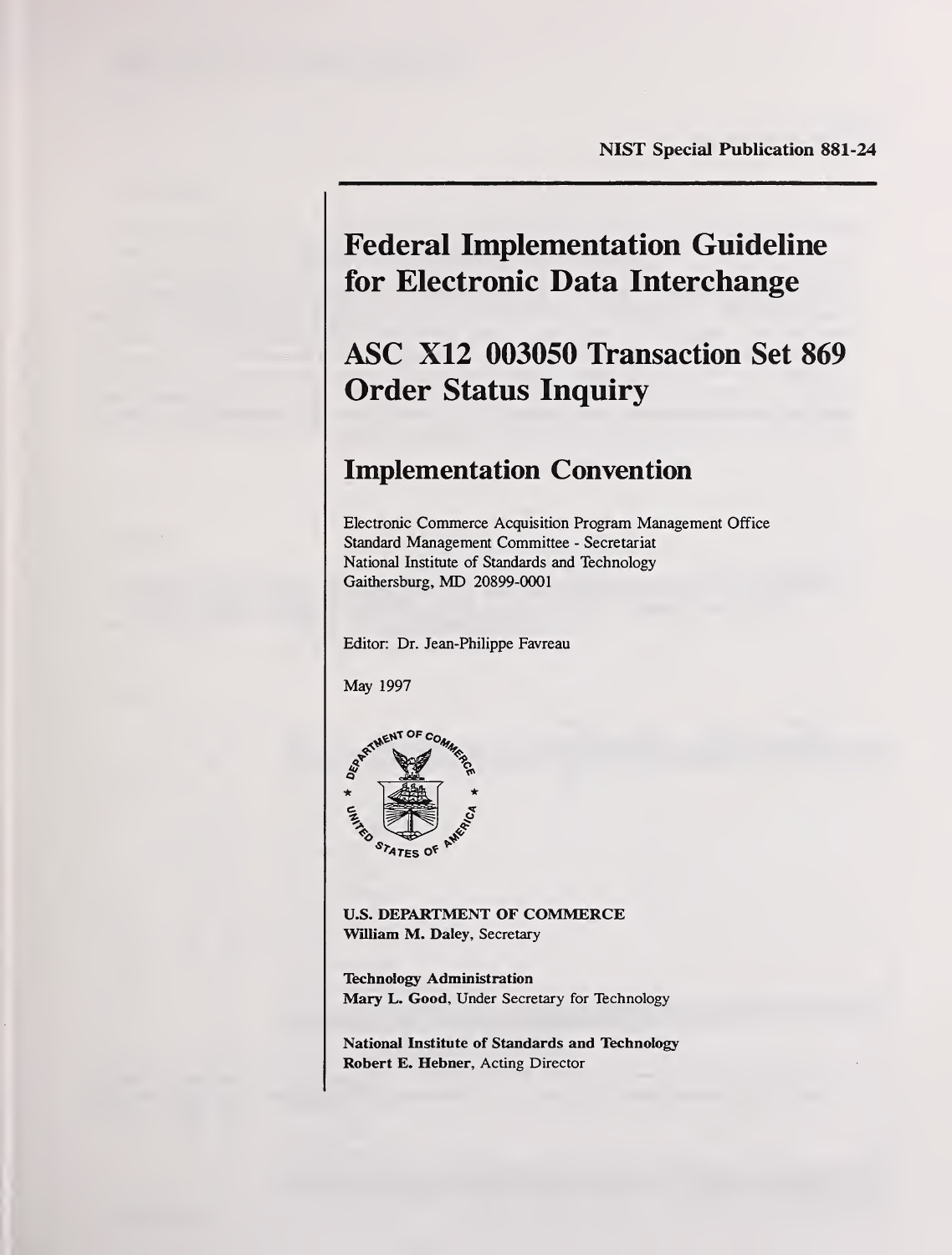#### Reports on Information Technology

The National Institute of Standards and Technology (NIST)'s Information Technology Laboratory (ITL) develops standards and guidelines, provides technical assistance, and conducts research for computers and resources. As part of the overall federal effort to establish a single face to industry for conducting electronic commerce, ITL has been designated as the organization responsible for coordinating the development of Federal Implementation Conventions (ICs) for Electronic Data Interchange (EDI). ICs are defined by functional-area experts who create and select options from standard EDI Transaction Sets to yield the implementations to be used for practical EDI. These ICs are made available to federal agencies and industry by electronic means and this Special Publication Series.

#### National Institute of Standards and Technology Special Publication 881-24 Natl. Inst. Stand. Technol. Spec. Publ. 881-24, 19 pages (May 1997) CODEN: NSPUE2

#### U.S. GOVERNMENT PRINTING OFFICE WASHINGTON: 1997

For sale by the Superintendent of Documents, U.S. Government Printing Office, Washington, DC 20402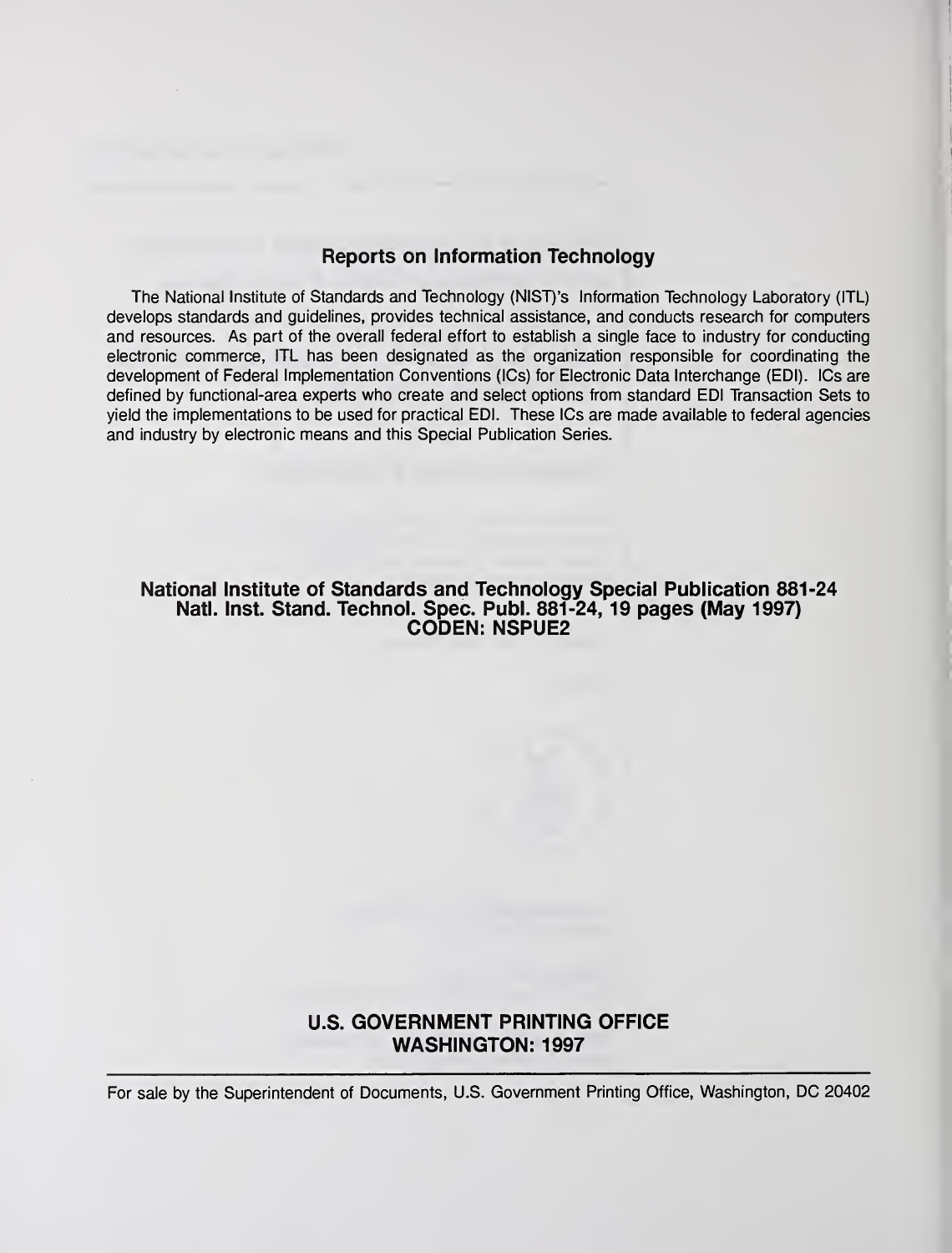## 869 Order Status Inquiry

## Functional Group ID=RS

#### Introduction:

This Draft Standard for Trial Use contains the format and establishes the data contents of the Order Status Inquiry Transaction Set (869) for use within the context of an Electronic Data Interchange (EDI) environment. The transaction set can be used to request all pertinent information relative to an entire purchase order, selected line items on a purchase order, or selected products/services on a purchase order. Inquiry can also be made for all or a selected portion of the customer's ordered items, all or a selected portion of the customer's unshipped items, or all or a selected portion of the customer's shipped items.

#### Notes:

This transaction set is used by a contract administration office (includes procurement contracting officers who have retained administration of a contract) to request delivery status from a contractor.

#### Heading:

| Must Use | Pos.<br><u>No.</u><br>010 | Seg.<br>$\mathbf{D}$<br><b>ST</b> | <b>Name</b><br><b>Transaction Set Header</b> | Req.<br><u>Des.</u><br>M | Max.Use | <b>Loop</b><br><b>Repeat</b> | Notes and<br><b>Comments</b> |
|----------|---------------------------|-----------------------------------|----------------------------------------------|--------------------------|---------|------------------------------|------------------------------|
| Must Use | 020                       | <b>BSI</b>                        | Beginning Segment for Order Status Inquiry   | M                        |         |                              |                              |
| NU       | 030                       | <b>NTE</b>                        | Note/Special Instruction                     |                          | 100     |                              |                              |

#### Detail:

|            | Pos.<br>No. | Seg.<br>$\underline{\mathbf{m}}$ | <b>Name</b>                                  | Req.<br>Des. | Max.Use                 | Loop<br>Repeat | Notes and<br><b>Comments</b> |
|------------|-------------|----------------------------------|----------------------------------------------|--------------|-------------------------|----------------|------------------------------|
|            |             |                                  | <b>ROOM</b>                                  |              |                         | ≫Þ             |                              |
| Must Use   | 010         | HL                               | Hierarchical Level                           | M            |                         |                |                              |
| <b>N/U</b> | 020         | PRF                              | Purchase Order Reference                     | $\mathbf O$  |                         |                |                              |
|            | 030         | <b>DTM</b>                       | Date/Time Reference                          | $\mathbf O$  | 10                      |                |                              |
|            | 040         | <b>REF</b>                       | <b>Reference Numbers</b>                     | $\mathbf O$  | >1                      |                |                              |
|            | 050         | LIN                              | Item Identification                          | $\mathbf O$  | >1                      |                |                              |
| N/U        | 060         | PID                              | Product/Item Description                     | $\mathbf O$  | 1000                    |                |                              |
| NU         | 070         | <b>MEA</b>                       | Measurements                                 | $\mathbf O$  | 40                      |                |                              |
| N/U        | 080         | <b>QTY</b>                       | Quantity                                     | $\mathbf{o}$ |                         |                |                              |
| N/U        | 090         | AT                               | <b>Financial Accounting</b>                  | $\mathbf O$  | >1                      |                |                              |
| N/U        | 100         | GF                               | <b>Furnished Goods and Services</b>          | $\mathbf{o}$ | 1                       |                |                              |
|            |             |                                  | 100110-81                                    |              |                         | 81             |                              |
|            | 110         | N1                               | Name                                         | $\mathbf{o}$ |                         |                |                              |
| N/U        | 120         | N2                               | Additional Name Information                  | $\mathbf O$  | $\mathbf{2}$            |                |                              |
| NU         | 130         | N3                               | <b>Address Information</b>                   | $\mathbf O$  | $\overline{2}$          |                |                              |
| N/U        | 140         | N <sub>4</sub>                   | Geographic Location                          | $\mathbf O$  | 1                       |                |                              |
| N/U        | 150         | <b>REF</b>                       | <b>Reference Numbers</b>                     | $\mathbf{O}$ | 12                      |                |                              |
|            | 160         | PER                              | <b>Administrative Communications Contact</b> | $\mathbf O$  | $\overline{\mathbf{3}}$ |                |                              |
|            |             |                                  | LOOPID-RM                                    |              |                         | N.             |                              |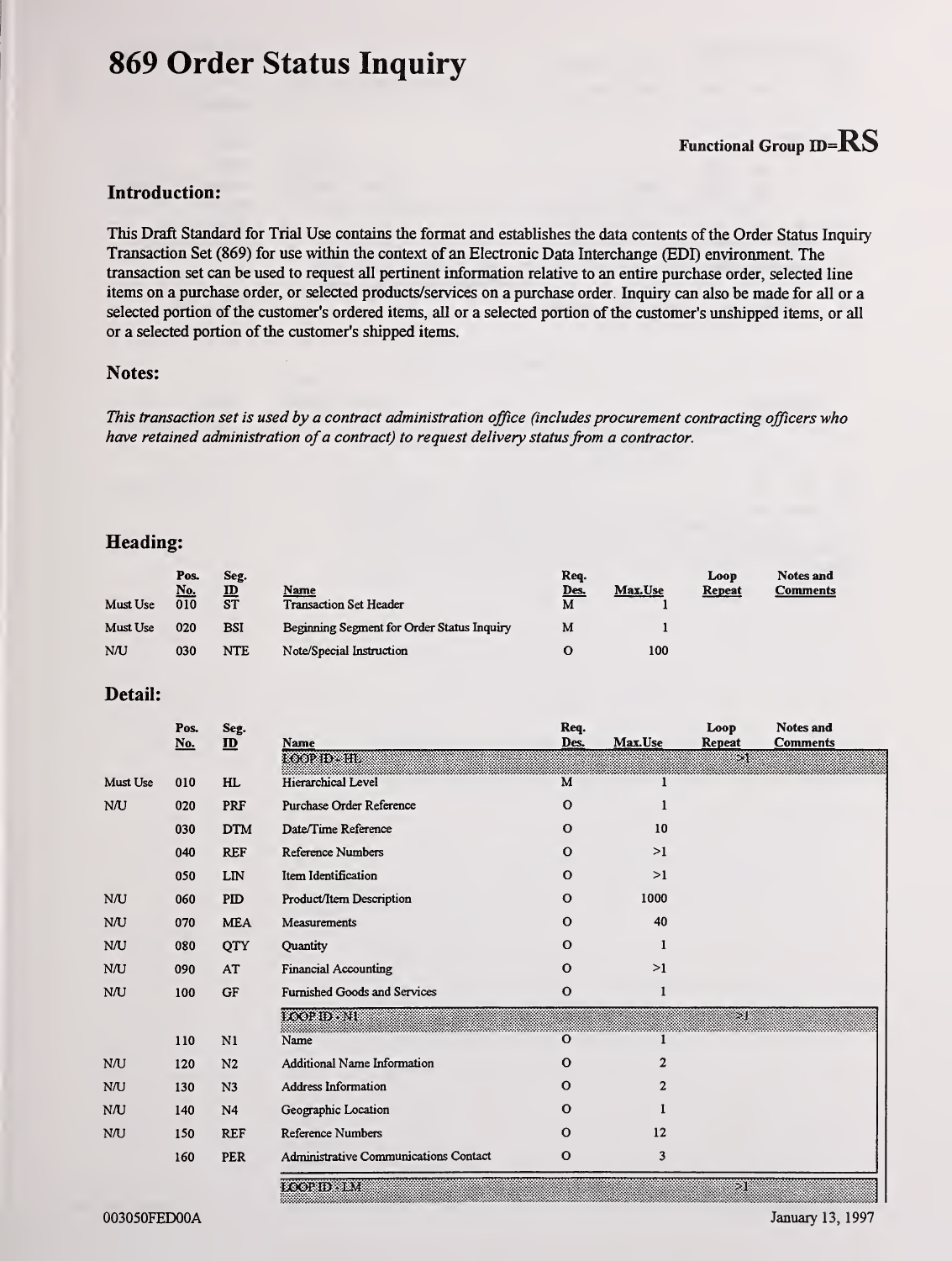|            | 869 - Order Status Inquiry |      |                         |   |  |
|------------|----------------------------|------|-------------------------|---|--|
| <b>N/U</b> | 170                        | LM   | Code Source Information |   |  |
| N/U        | 180                        | - LO | <b>Industry Code</b>    | м |  |

## Summary:

| N/U      | Pos.<br>No.<br>010 | Seg.<br>$\overline{\mathbf{D}}$<br><b>CTT</b> | Name<br><b>Transaction Totals</b> | Req.<br>Des. | Max.Use | Loop<br><b>Repeat</b> | <b>Notes and</b><br><b>Comments</b><br>nl |
|----------|--------------------|-----------------------------------------------|-----------------------------------|--------------|---------|-----------------------|-------------------------------------------|
| Must Use | 020                | <b>SE</b>                                     | <b>Transaction Set Trailer</b>    | M            |         |                       |                                           |

#### Transaction Set Notes

1. CTT01 is the number of HL segments.

 $\omega_{\rm{c}}$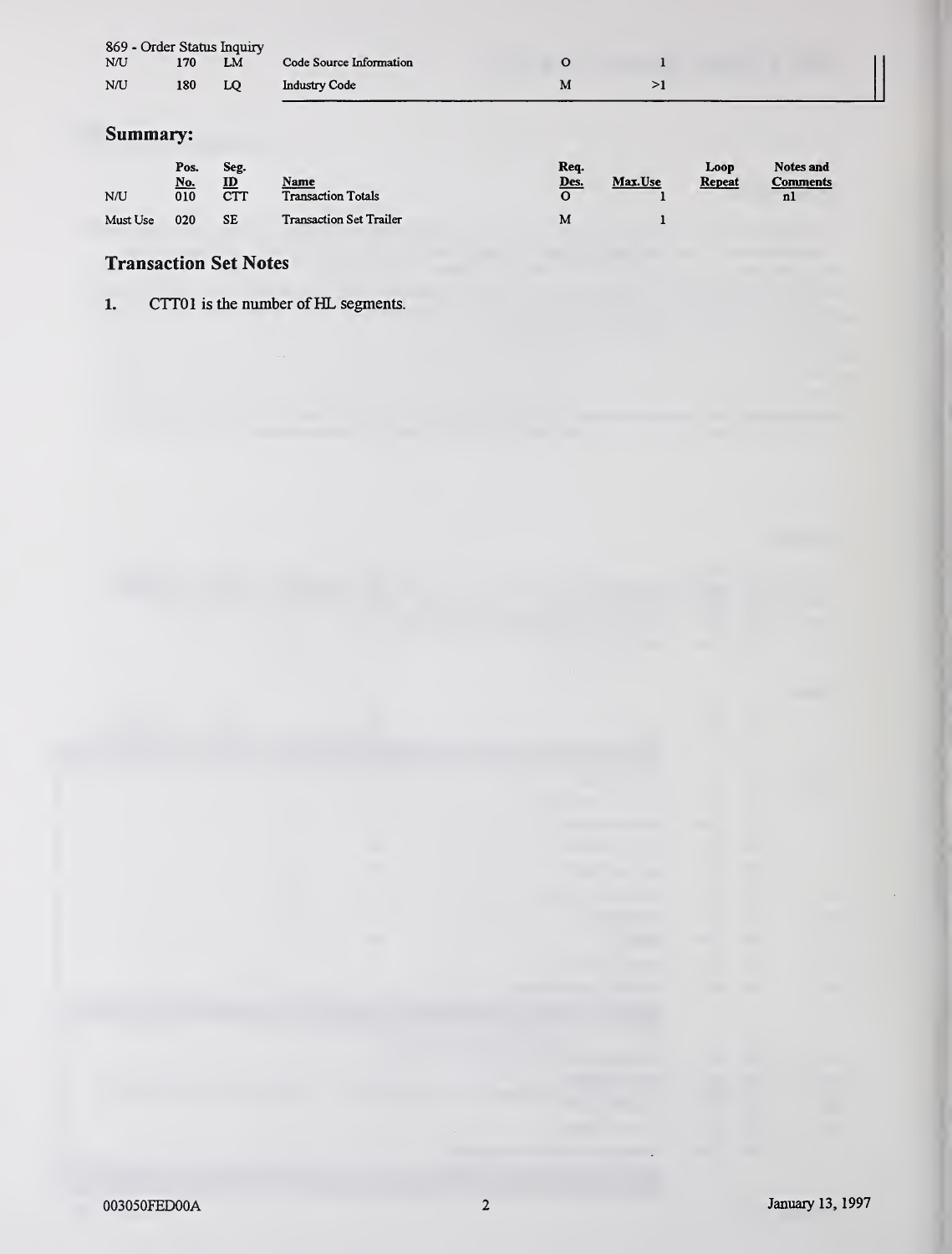| Segment:               | <b>ST</b> Transaction Set Header                                                                                                                                                                                                |
|------------------------|---------------------------------------------------------------------------------------------------------------------------------------------------------------------------------------------------------------------------------|
| <b>Position:</b>       | 010                                                                                                                                                                                                                             |
| Loop:                  |                                                                                                                                                                                                                                 |
| Level:                 | Heading                                                                                                                                                                                                                         |
| <b>Usage:</b>          | Mandatory                                                                                                                                                                                                                       |
| <b>Max Use:</b>        |                                                                                                                                                                                                                                 |
| <b>Purpose:</b>        | To indicate the start of a transaction set and to assign a control number                                                                                                                                                       |
| <b>Syntax Notes:</b>   |                                                                                                                                                                                                                                 |
| <b>Semantic Notes:</b> | The transaction set identifier (ST01) used by the translation routines of the<br>$\mathbf{1}$<br>interchange partners to select the appropriate transaction set definition (e.g., 810)<br>selects the Invoice Transaction Set). |

Comments:

#### Data Element Summary

|                                     | Ref.             | Data           |             |                                                                             |   |                   |     |
|-------------------------------------|------------------|----------------|-------------|-----------------------------------------------------------------------------|---|-------------------|-----|
|                                     | Des.             | <b>Element</b> | <b>Name</b> |                                                                             |   | <b>Attributes</b> |     |
| ST <sub>01</sub><br><b>Must Use</b> |                  | 143            |             | <b>Transaction Set Identifier Code</b>                                      | М | Ш                 | 3/3 |
|                                     |                  |                |             | Code uniquely identifying a Transaction Set                                 |   |                   |     |
|                                     |                  |                | 869         | X12.11 Order Status Inquiry                                                 |   |                   |     |
| <b>Must Use</b>                     | ST <sub>02</sub> | 329            |             | <b>Transaction Set Control Number</b>                                       | M | AN                | 4/9 |
|                                     |                  |                |             | Identifying control number that must be unique within the transaction set   |   |                   |     |
|                                     |                  |                |             | functional group assigned by the originator for a transaction set           |   |                   |     |
|                                     |                  |                |             | This unique control number is assigned by the originator of the transaction |   |                   |     |
|                                     |                  |                | in SE02.    | set or by the originator's application program. This same number is carried |   |                   |     |
|                                     |                  |                |             |                                                                             |   |                   |     |

k,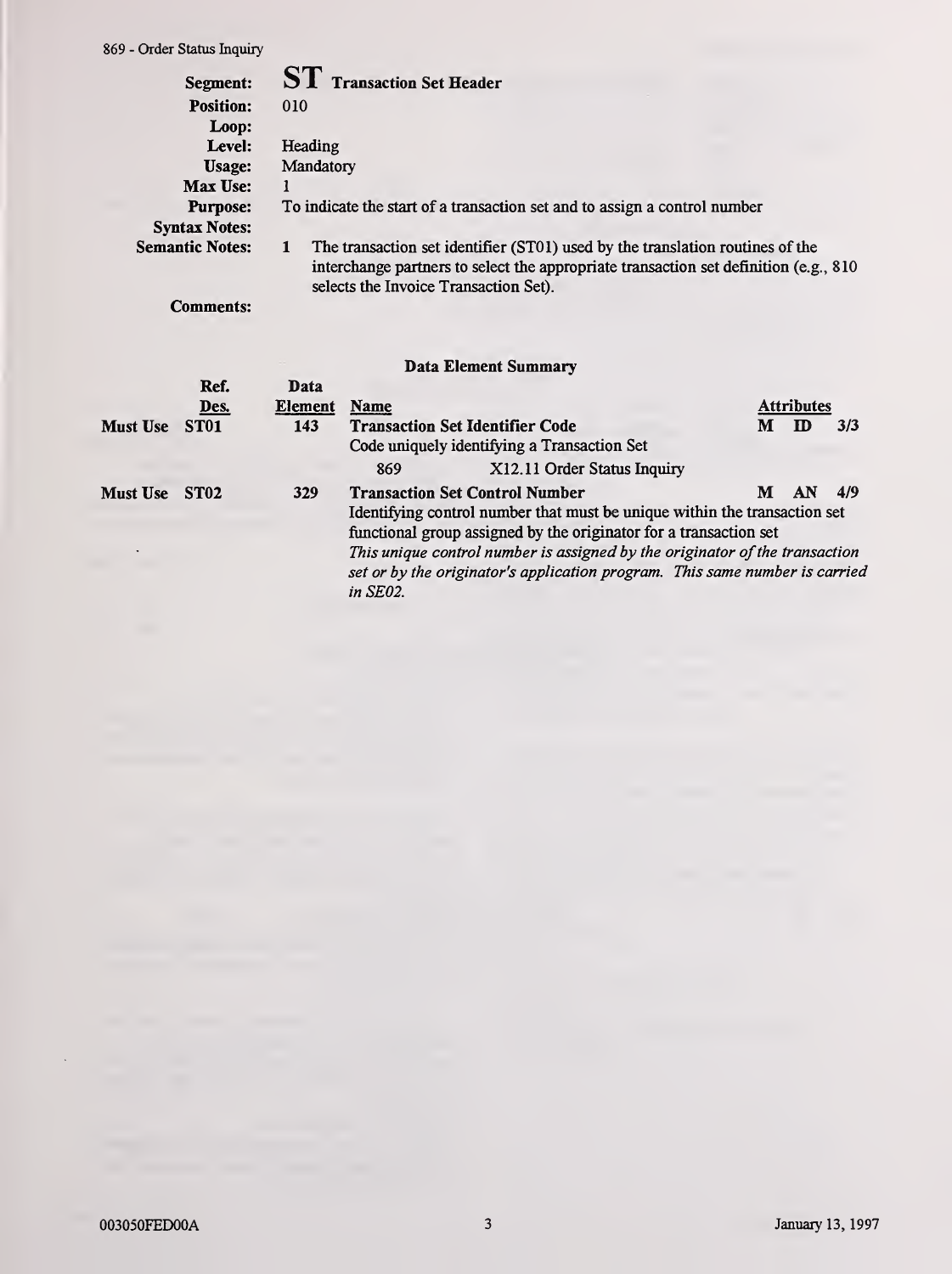869 - Order Status inquiry

| Segment:               | <b>BSI</b> Beginning Segment for Order Status Inquiry                                                   |
|------------------------|---------------------------------------------------------------------------------------------------------|
| <b>Position:</b>       | 020                                                                                                     |
| Loop:                  |                                                                                                         |
| Level:                 | Heading                                                                                                 |
| Usage:                 | Mandatory                                                                                               |
| <b>Max Use:</b>        |                                                                                                         |
| Purpose:               | To indicate the beginning of an order status inquiry and provide the type of customer<br>status inquiry |
| <b>Syntax Notes:</b>   |                                                                                                         |
| <b>Semantic Notes:</b> | BSI01 is a status inquiry reference number.                                                             |
|                        | BSI02 is date of the inquiry.                                                                           |
|                        | BSI06 is time of the inquiry.                                                                           |

Comments:

## Data Element Summary

|                 | Ref.         | Data           |                         |                                                                                                                                                                |   |                   |      |
|-----------------|--------------|----------------|-------------------------|----------------------------------------------------------------------------------------------------------------------------------------------------------------|---|-------------------|------|
|                 | Des.         | <b>Element</b> | <b>Name</b>             |                                                                                                                                                                |   | <b>Attributes</b> |      |
| <b>Must Use</b> | <b>BSI01</b> | 127            | <b>Reference Number</b> |                                                                                                                                                                |   | M AN              | 1/30 |
|                 |              |                |                         | Reference number or identification number as defined for a particular                                                                                          |   |                   |      |
|                 |              |                |                         | Transaction Set, or as specified by the Reference Number Qualifier.                                                                                            |   |                   |      |
|                 |              |                |                         | Use to identify a unique number assigned to this transaction set to reference                                                                                  |   |                   |      |
|                 |              |                |                         | in other transaction sets, e.g., 870 Order Status Report, 824 Application                                                                                      |   |                   |      |
|                 |              |                | Advice, etc.            |                                                                                                                                                                |   |                   |      |
| <b>Must Use</b> | <b>BSI02</b> | 373            | <b>Date</b>             |                                                                                                                                                                | M | DT                | 6/6  |
|                 |              |                | Date (YYMMDD)           |                                                                                                                                                                |   |                   |      |
|                 |              |                |                         | Use to identify the date of this transaction set.                                                                                                              |   |                   |      |
| <b>Must Use</b> | <b>BSI03</b> | 847            | <b>Order/Item Code</b>  |                                                                                                                                                                | M | $\mathbf{D}$      | 1/2  |
|                 |              |                |                         | Code identifying a group of orders and items                                                                                                                   |   |                   |      |
|                 |              |                |                         | Use to identify the extent of the inquiry.                                                                                                                     |   |                   |      |
|                 |              |                | AO                      | All orders - items with changed status                                                                                                                         |   |                   |      |
|                 |              |                |                         | 1. Use to indicate a status report is being requested                                                                                                          |   |                   |      |
|                 |              |                |                         | for all items that have previously been reported with                                                                                                          |   |                   |      |
|                 |              |                |                         | changed delivery status on all award instruments that                                                                                                          |   |                   |      |
|                 |              |                |                         | are not physically complete.                                                                                                                                   |   |                   |      |
|                 |              |                |                         | 2. When used, unless additional parameters for the<br>content of the report are identified by use of<br>hierarchical level codes in HL03 of the 2/HL/010 loop, |   |                   |      |
|                 |              |                |                         | the hierarchical level can be limited to the Address                                                                                                           |   |                   |      |
|                 |              |                |                         | Level $(code V)$ .                                                                                                                                             |   |                   |      |
|                 |              |                | CA                      | All Orders - All Items                                                                                                                                         |   |                   |      |
|                 |              |                |                         | 1. Use to indicate a status report is being requested                                                                                                          |   |                   |      |
|                 |              |                |                         | for every item on all award instruments that are not                                                                                                           |   |                   |      |
|                 |              |                |                         | physically complete.                                                                                                                                           |   |                   |      |
|                 |              |                |                         | 2. When used, unless additional parameters for the                                                                                                             |   |                   |      |
|                 |              |                |                         | content of the report are identified by use of<br>hierarchical level codes in HL03 of the 2/HL/010 loop,                                                       |   |                   |      |
|                 |              |                |                         | the hierarchical level can be limited to the Address                                                                                                           |   |                   |      |
|                 |              |                |                         | Level (code V).                                                                                                                                                |   |                   |      |
|                 |              |                | $\rm CO$                | All Orders - Unshipped Items                                                                                                                                   |   |                   |      |
|                 |              |                |                         | 1. Use to indicate a status report is being requested                                                                                                          |   |                   |      |
|                 |              |                |                         | for all unshipped items on all award instruments that                                                                                                          |   |                   |      |
|                 |              |                |                         | are not physically complete.                                                                                                                                   |   |                   |      |
|                 |              |                |                         |                                                                                                                                                                |   |                   |      |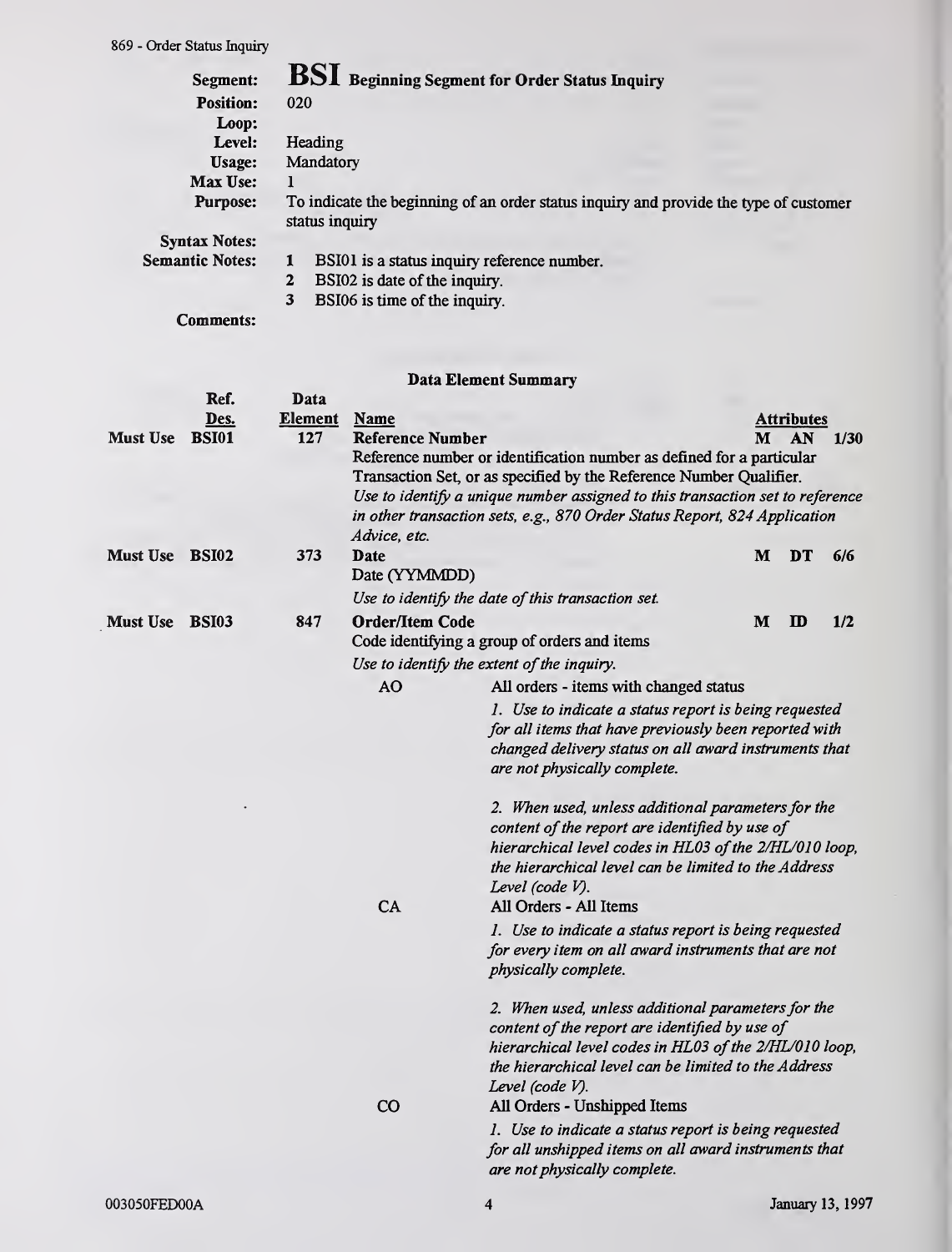2. When used, unless additional parameters for the content of the report are identified by use of hierarchical level codes in HL03 of the 2/HL/010 loop, the hierarchical level can be limited to the Address Level (code V).

PA Selected Orders - All Items

1. Use to indicate a status report is being requested for all items in specified orders.

2. Additional parameters for the content of the report (e.g., by ship-to location, by delivery date, etc.) can be identified by use of the appropriate hierarchical level code in HL03 of the 2/HL/010 loop. If no additional parameters are specified, the hierarchical level can be limited to the Address Level (code V), the Award Instrument Level (code  $IB$ ) and, if applicable, the Delivery Order, Call, or Release Level (code 0). PO Selected Orders - Unshipped Items

> 1. Use to indicate a status report is being requested for all unshipped items in specified orders.

2. Additional parameters for the content of the report (e.g., by ship-to location, by delivery date, etc.) can be identified by use of the appropriate hierarchical level code in HL03 of the  $2/HL/010$  loop. If no additional parameters are specified, the hierarchical level can be limited to the Address Level (code V), the Award Instrument Level (code  $IB$ ) and, if applicable, the Delivery Order, Call, or Release Level (code 0). PP Selected Orders - Selected Items

> 1. Use to indicate a status report is being requested for specific items on specific orders.

2. Additional parameters for the content of the report (e.g., by ship-to location, by delivery date, etc.) can be identified by use of the appropriate hierarchical level code in HL03 of the  $2/HL/010$  loop. If no additional parameters are specified, the hierarchical level can be limited to the Address Level (code V), the Award Instrument Level (code  $IB$ ) and, if applicable, the Delivery Order, Call, or Release Level (code 0).

| <b>BSI07</b> | 353 |    | <b>Transaction Set Purpose Code</b>                                      | Ш | 2/2 |  |
|--------------|-----|----|--------------------------------------------------------------------------|---|-----|--|
|              |     |    | Code identifying purpose of transaction set                              |   |     |  |
|              |     | 00 | Original                                                                 |   |     |  |
|              |     |    | Use to indicate an original inquiry.                                     |   |     |  |
|              |     | 01 | Cancellation                                                             |   |     |  |
|              |     |    | Use to indicate the cancellation of a previously<br>transmitted inquiry. |   |     |  |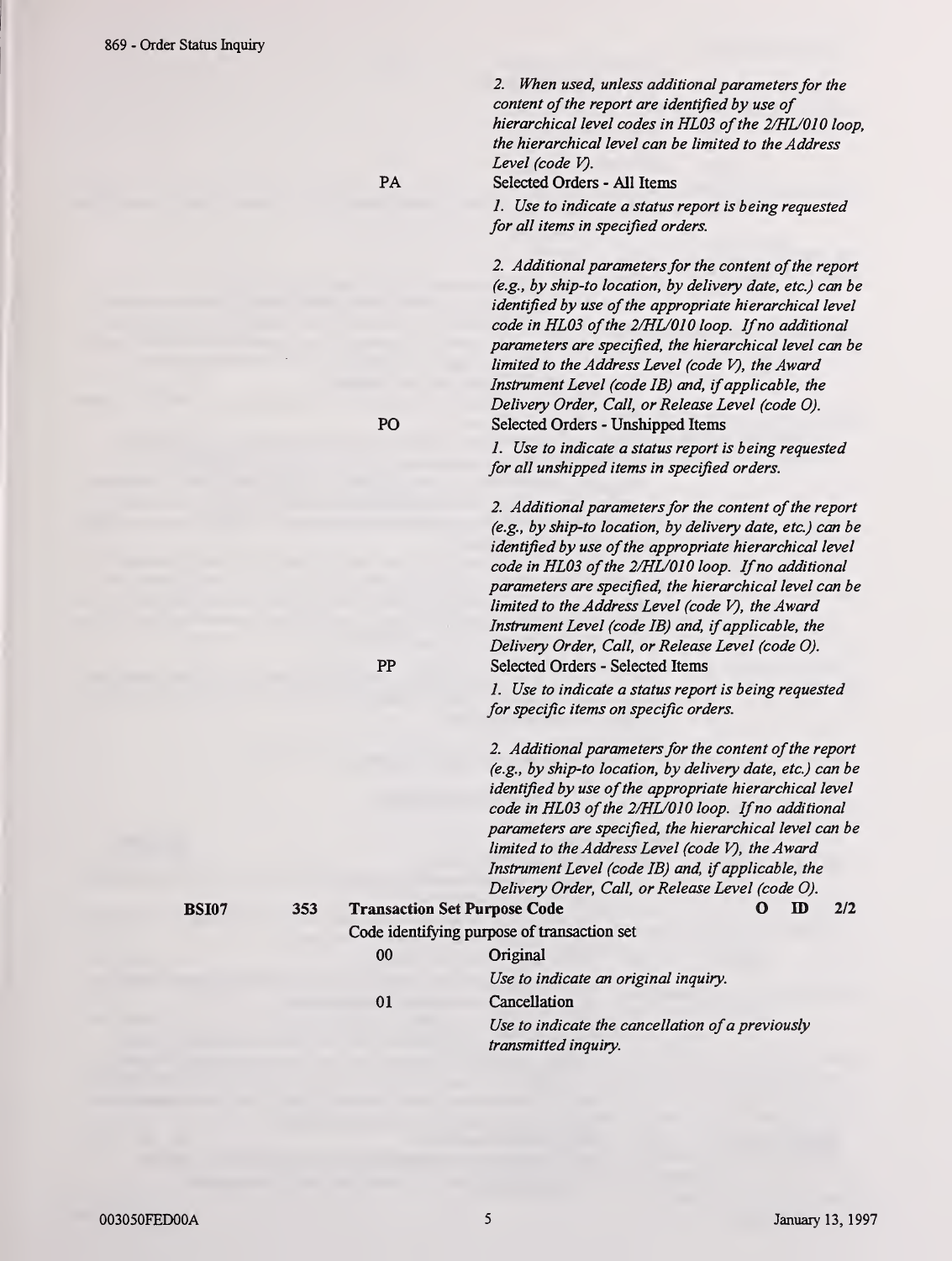| Segment:                | <b>HL</b> Hierarchical Level                                                                        |
|-------------------------|-----------------------------------------------------------------------------------------------------|
| <b>Position:</b>        | 010                                                                                                 |
| Loop:                   | H L                                                                                                 |
| Level:                  | Detail                                                                                              |
| <b>Usage:</b>           | Mandatory                                                                                           |
| <b>Max Use:</b>         |                                                                                                     |
| <b>Purpose:</b>         | To identify dependencies among and the content of hierarchically related groups of data<br>segments |
| ax Notes:<br>tic Notes: |                                                                                                     |

Synta: Semantic Comments:

- <sup>1</sup> The HL segment defines <sup>a</sup> top-down/left-right ordered structure.
- 2 HL01 shall contain a unique alphanumeric number for each occurrence of the HL segment in the transaction set. For example, HL01 could be used to indicate the number of occurrences of the HL segment, in which case the value of HL01 would be "1" for the initial HL segment and would be incremented by one in each subsequent HL segment within the transaction.
- <sup>3</sup> HL02 identifies the hierarchical ID number of the HL segment to which the current HL segment is subordinate.
- 4 HL03 indicates the context of the series of segments following the current HL segment up to the next occurrence of an HL segment in the transaction. For example, HL03 is used to indicate that subsequent segments in the HL loop form <sup>a</sup> logical grouping of data referring to shipment, order, or item-level information.
- 5 HL04 indicates whether or not there are subordinate (or child) HL segments related to the current HL segment.

Notes:

1. This segment is used to identify the level at which the report is being requested. For example, when BSI03 is code CA, the report can be limited to all orders issued by a specified buying activity (code B) to be delivered on a specified date (code C). Or when BSI03 is code PP, the report can be limited to specific award instruments (code IB), or specific delivery orders (code O) issued against those award instruments.

2. If a report requires status on specific CLINS, SUBCLINS or ELINS for a specified award instrument, delivery order, or exhibit, the applicable CLIN, SUBCUN, or ELIN is identified in the LIN segment.

3. The first HL segment must always contain code  $V$  in HL03.

|                 | Ref.   | Data           |                                                                                                                                                                                                                                                                                                                                                                                                                                                                                                                                                                                    |                   |      |             |  |  |
|-----------------|--------|----------------|------------------------------------------------------------------------------------------------------------------------------------------------------------------------------------------------------------------------------------------------------------------------------------------------------------------------------------------------------------------------------------------------------------------------------------------------------------------------------------------------------------------------------------------------------------------------------------|-------------------|------|-------------|--|--|
|                 | Des.   | <b>Element</b> | <b>Name</b>                                                                                                                                                                                                                                                                                                                                                                                                                                                                                                                                                                        | <b>Attributes</b> |      |             |  |  |
| <b>Must Use</b> | H L 01 | 628            | <b>Hierarchical ID Number</b>                                                                                                                                                                                                                                                                                                                                                                                                                                                                                                                                                      |                   | M AN | <b>1/12</b> |  |  |
|                 |        |                | A unique number assigned by the sender to identify a particular data segment<br>in a hierarchical structure                                                                                                                                                                                                                                                                                                                                                                                                                                                                        |                   |      |             |  |  |
|                 |        |                | Use to identify a unique and progressive number assigned by the originator of                                                                                                                                                                                                                                                                                                                                                                                                                                                                                                      |                   |      |             |  |  |
|                 |        |                | the transaction set starting with the number 1.                                                                                                                                                                                                                                                                                                                                                                                                                                                                                                                                    |                   |      |             |  |  |
|                 | H L 02 | 734            | <b>Hierarchical Parent ID Number</b>                                                                                                                                                                                                                                                                                                                                                                                                                                                                                                                                               | O                 | AN   | <b>1/12</b> |  |  |
|                 |        |                | Identification number of the next higher hierarchical data segment that the<br>data segment being described is subordinate to<br>Use to identify data identified in a previous HL loop to which the data in the<br>current HL loop is subordinate. This is a number cited in HL01. For<br>example, the third HL loop at the delivery order level (code O) may be<br>subordinate to the second HL loop at the award instrument level (code IB),<br>therefore, the number 2 would be cited. If an HL loop is not subordinate to<br>another HL loop, this data element is left blank. |                   |      |             |  |  |
| <b>Must Use</b> | HL03   | 735            | <b>Hierarchical Level Code</b><br>Code defining the characteristic of a level in a hierarchical structure<br>1. Use to identify the level at which the data is to be reported.                                                                                                                                                                                                                                                                                                                                                                                                     | M                 | ID   | 1/2         |  |  |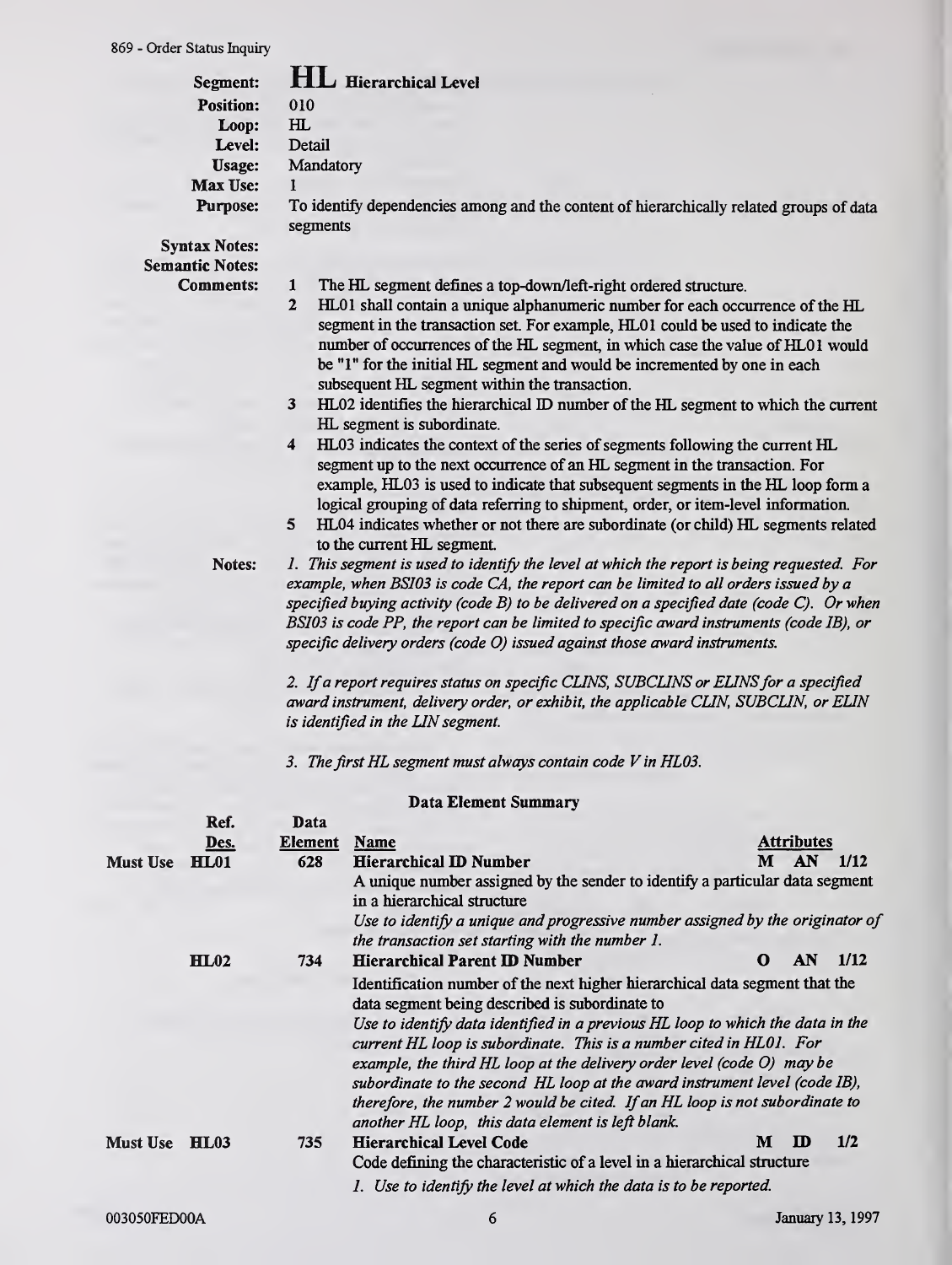25

B

C

D

IB

IC

O

PA

S

V

| <b>Information Receiver</b> |  |
|-----------------------------|--|
|-----------------------------|--|

Use to indicate the party to receive the requested report if different than the inquiring party. This code is a stand alone hierarchical level , i.e., it has no subordinate levels. Subgroup

Use to indicate a hierarchical level for requested data applicable to a specified subcontractor. Buyer's Location

Use to indicate a hierarchical level for requested data associated with award instruments issued by a specific buying activity.

#### Date

Use to indicate a hierarchical level for requested data applicable to a specified delivery date or range of dates.

#### Product Description

Use to indicate a hierarchical level for requested data identified by a product description, e.g., NSN, manufacturer part number, etc. , or by a type of service.

#### **Contract**

1. Use to indicate a hierarchical level for requested data applicable to a specified award instrument, e.g., contract, basic contract, purchase order, basic ordering agreement, etc.

#### 2. Use only when BSI03 is code PA, PO, or PP. Contract Data Requirements List (CDRL)

1. Use to indicate a hierarchical level for requested data applicable to a Contract Data Requirements List (CDPL).

2. Use only when BSI03 is code PP. **Order** 

1. Use to indicate a hierarchical level for requested data applicable to a specified delivery order, call or release.

#### 2. Use only when BSI03 is code PA, PO, or PP. Primary Administrator

Use to indicate a hierarchical level for requested data associated with award instruments administered by a specified contract administration office.

#### Shipment

Use to indicate a hierarchical level for requested data applicable to a specified ship-to location. Address Information

Use of this code is REQUIRED to indicate the identity and address of the party to whom the request is being submitted (the selling party) and the party requesting the report (the inquiring party). This code is a stand alone hierarchical level , i.e., it has no subordinate levels. When used, in addition to HL01 and HL03 in this segment, the DTM segment can be used to specify the date the report is required and the Nl loop is used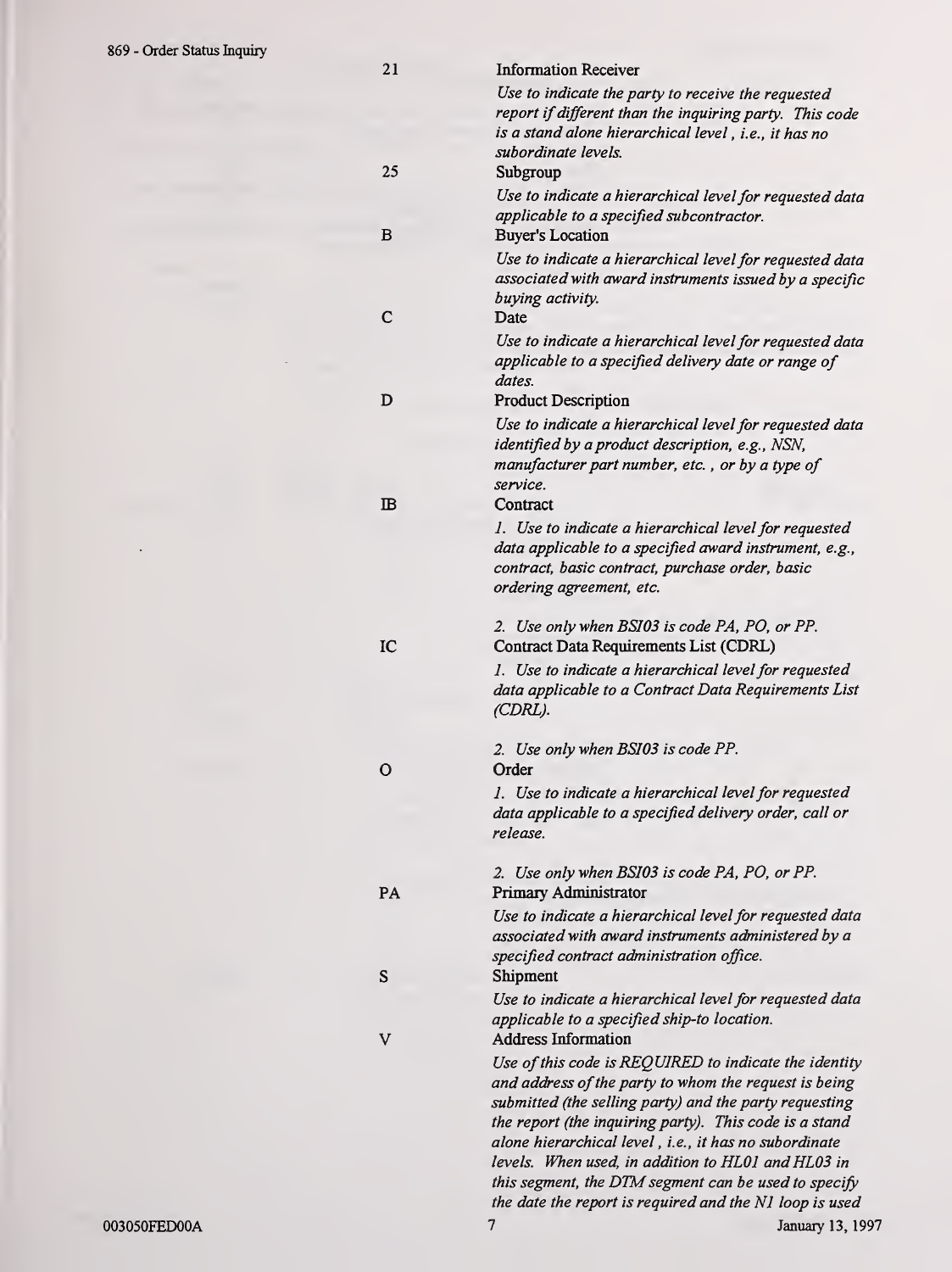to identify the parties.

|             |     |                                | to themily the purtico.                                                                                            |   |     |
|-------------|-----|--------------------------------|--------------------------------------------------------------------------------------------------------------------|---|-----|
| <b>HL04</b> | 736 | <b>Hierarchical Child Code</b> |                                                                                                                    | O | 1/1 |
|             |     |                                | Code indicating whether if there are hierarchical child data segments<br>subordinate to the level being described. |   |     |
|             |     |                                | Use to identify whether or not there are subordinate hierarchical levels to                                        |   |     |
|             |     | follow.                        |                                                                                                                    |   |     |
|             |     | $\bf{0}$                       | No Subordinate HL Segment in This Hierarchical                                                                     |   |     |
|             |     |                                | Structure.                                                                                                         |   |     |
|             |     |                                | Additional Subordinate HL Data Segment in This                                                                     |   |     |
|             |     |                                | <b>Hierarchical Structure.</b>                                                                                     |   |     |

 $\ddot{\phantom{0}}$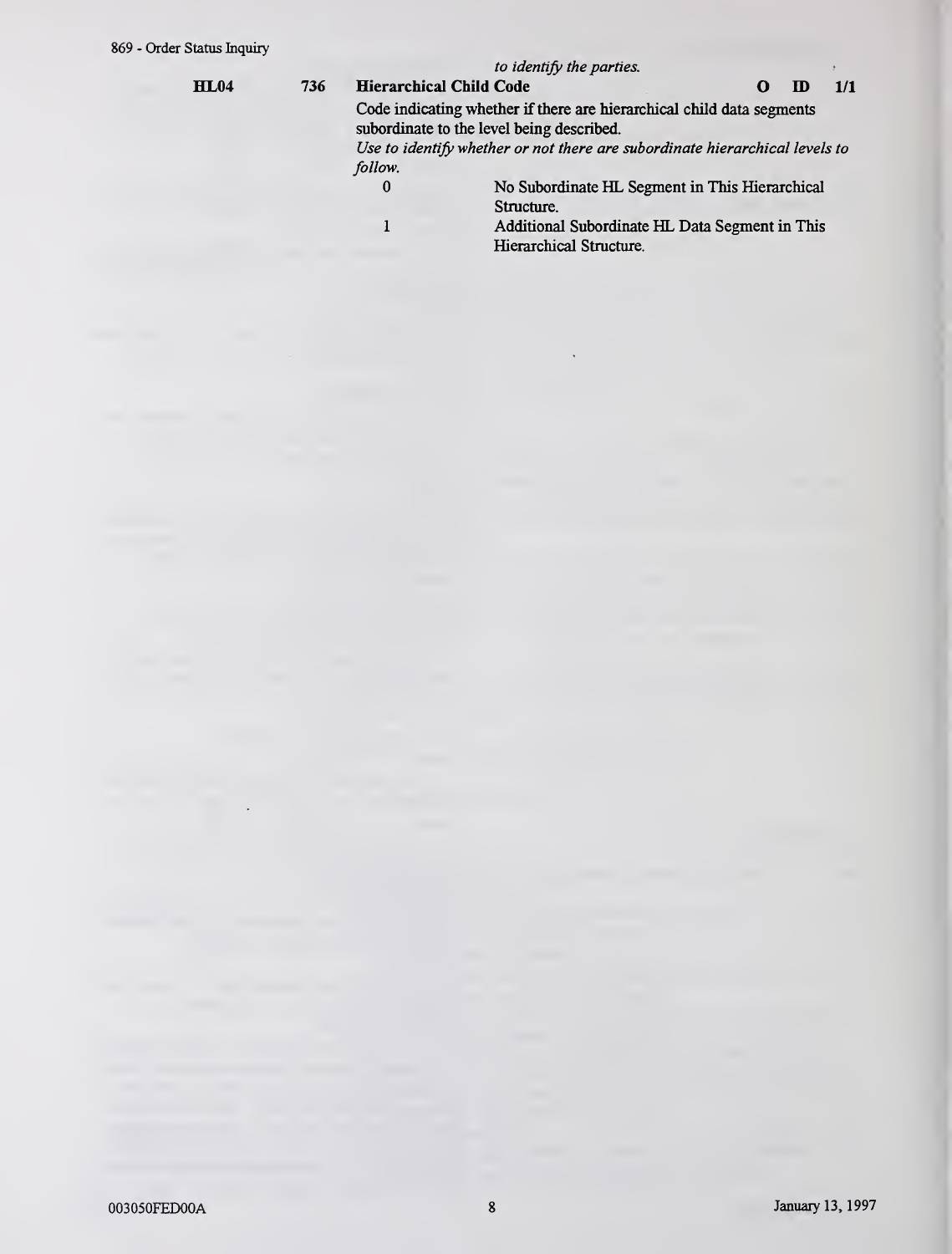|                 | 869 - Order Status Inquiry |                  |                                      |                                                                                                                                                                                                                                                                                                                               |             |                   |     |
|-----------------|----------------------------|------------------|--------------------------------------|-------------------------------------------------------------------------------------------------------------------------------------------------------------------------------------------------------------------------------------------------------------------------------------------------------------------------------|-------------|-------------------|-----|
|                 | Segment:                   |                  | <b>DTM</b> Date/Time Reference       |                                                                                                                                                                                                                                                                                                                               |             |                   |     |
|                 | <b>Position:</b>           | 030              |                                      |                                                                                                                                                                                                                                                                                                                               |             |                   |     |
|                 | Loop:                      | H <sub>L</sub>   |                                      |                                                                                                                                                                                                                                                                                                                               |             |                   |     |
|                 | Level:                     | Detail           |                                      |                                                                                                                                                                                                                                                                                                                               |             |                   |     |
|                 | <b>Usage:</b>              | Optional         |                                      |                                                                                                                                                                                                                                                                                                                               |             |                   |     |
|                 | Max Use:                   | 10               |                                      |                                                                                                                                                                                                                                                                                                                               |             |                   |     |
|                 | Purpose:                   |                  | To specify pertinent dates and times |                                                                                                                                                                                                                                                                                                                               |             |                   |     |
|                 | <b>Syntax Notes:</b>       | 1                |                                      | At least one of DTM02 DTM03 or DTM06 is required.                                                                                                                                                                                                                                                                             |             |                   |     |
|                 |                            | $\boldsymbol{2}$ |                                      | If either DTM06 or DTM07 is present, then the other is required.                                                                                                                                                                                                                                                              |             |                   |     |
|                 | <b>Semantic Notes:</b>     |                  |                                      |                                                                                                                                                                                                                                                                                                                               |             |                   |     |
|                 | <b>Comments:</b><br>Notes: |                  |                                      | 1. When HL03 is code C, use this segment to identify the Required Delivery Date or                                                                                                                                                                                                                                            |             |                   |     |
|                 |                            |                  |                                      | range of dates that are to be the basis of the requested report. If multiple reports are<br>requested for different delivery dates or ranges of dates, repeat this segment citing the<br>applicable delivery date or range of dates for each report.<br>2. Use also to identify the reply date for the requested information. |             |                   |     |
|                 |                            |                  |                                      | <b>Data Element Summary</b>                                                                                                                                                                                                                                                                                                   |             |                   |     |
|                 | Ref.                       | Data             |                                      |                                                                                                                                                                                                                                                                                                                               |             |                   |     |
|                 | Des.                       | <b>Element</b>   | Name                                 |                                                                                                                                                                                                                                                                                                                               |             | <b>Attributes</b> |     |
| <b>Must Use</b> | DTM01                      | 374              | <b>Date/Time Qualifier</b>           | Code specifying type of date or time, or both date and time                                                                                                                                                                                                                                                                   | M           | $\mathbf D$       | 3/3 |
|                 |                            |                  | 501                                  | <b>Expected Reply</b>                                                                                                                                                                                                                                                                                                         |             |                   |     |
|                 |                            |                  |                                      | Use to indicate the date a reply is requested.                                                                                                                                                                                                                                                                                |             |                   |     |
|                 |                            |                  | 996                                  | <b>Required Delivery</b>                                                                                                                                                                                                                                                                                                      |             |                   |     |
|                 |                            |                  |                                      | When HL03 is code C, use to indicate the specific<br>delivery date(s) of the items for which the report is<br>requested.                                                                                                                                                                                                      |             |                   |     |
|                 | DTM02                      | 373              | <b>Date</b>                          |                                                                                                                                                                                                                                                                                                                               | X           | DT                | 6/6 |
|                 |                            |                  | Date (YYMMDD)                        |                                                                                                                                                                                                                                                                                                                               |             |                   |     |
|                 | DTM05                      | 624              | <b>Century</b>                       |                                                                                                                                                                                                                                                                                                                               | $\mathbf 0$ | N <sub>0</sub>    | 2/2 |
|                 |                            |                  |                                      | The first two characters in the designation of the year (CCYY)                                                                                                                                                                                                                                                                |             |                   |     |
|                 | DTM06                      | 1250             |                                      | Date Time Period Format Qualifier                                                                                                                                                                                                                                                                                             | X           | $\mathbf{D}$      | 2/3 |
|                 |                            |                  |                                      | Code indicating the date format, time format, or date and time format                                                                                                                                                                                                                                                         |             |                   |     |
|                 |                            |                  |                                      | 1. When HL03 is code C, use, if applicable, to identify a range of dates to                                                                                                                                                                                                                                                   |             |                   |     |
|                 |                            |                  | which the inquiry applies.           |                                                                                                                                                                                                                                                                                                                               |             |                   |     |
|                 |                            |                  |                                      | 2. The requested range may be both past and future dates.                                                                                                                                                                                                                                                                     |             |                   |     |

|                  |      |                         | 2. The requested range may be both past and juttie addes.                 |               |  |
|------------------|------|-------------------------|---------------------------------------------------------------------------|---------------|--|
|                  |      | RD <sub>6</sub>         | Range of Dates Expressed in Format YYMMDD-<br><b>YYMMDD</b>               |               |  |
|                  |      | RD <sub>8</sub>         | Range of Dates Expressed in Format CCYYMMDD-<br><b>CCYYMMDD</b>           |               |  |
| $\mathbf{DTM}07$ | 1251 | <b>Date Time Period</b> |                                                                           | $X$ AN $1/35$ |  |
|                  |      |                         | Expression of a date, a time, or range of dates, times or dates and times |               |  |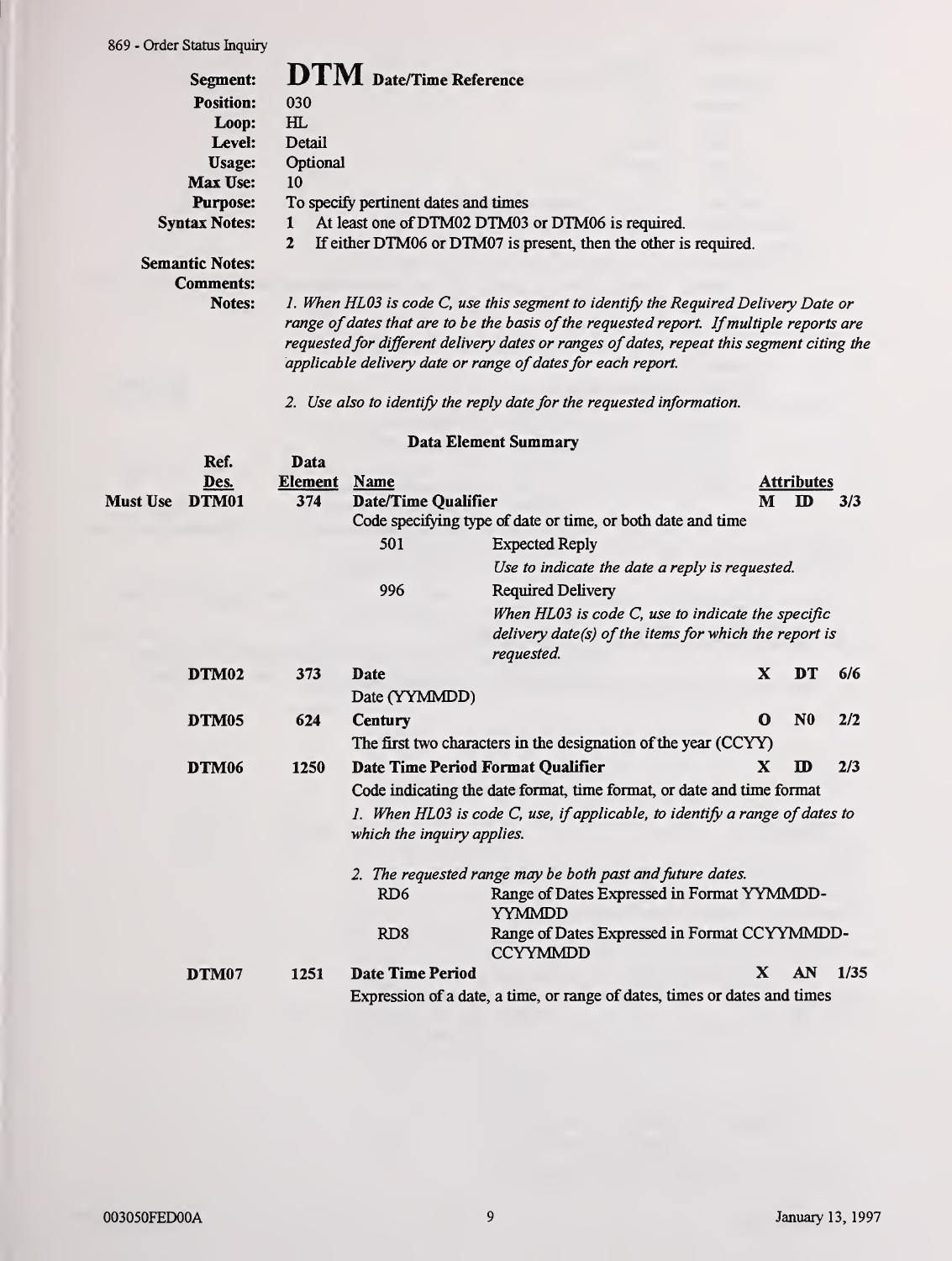| Segment:               | <b>REF</b> Reference Numbers                            |
|------------------------|---------------------------------------------------------|
| <b>Position:</b>       | 040                                                     |
| Loop:                  | H <sub>L</sub>                                          |
| Level:                 | Detail                                                  |
| Usage:                 | Optional                                                |
| <b>Max Use:</b>        | >1                                                      |
| <b>Purpose:</b>        | To specify identifying numbers.                         |
| <b>Syntax Notes:</b>   | At least one of REF02 or REF03 is required.             |
| <b>Semantic Notes:</b> |                                                         |
| <b>Comments:</b>       |                                                         |
| <b>Notes:</b>          | When $HL03$ is code IB, IC, or O, use to identify refer |

 $\epsilon$ ence numbers applicable to these hierarchical levels.

|                 |                       |                               |                                                                                           | <b>Data Element Summary</b>                                                                                                                  |   |                         |      |  |
|-----------------|-----------------------|-------------------------------|-------------------------------------------------------------------------------------------|----------------------------------------------------------------------------------------------------------------------------------------------|---|-------------------------|------|--|
| <b>Must Use</b> | Ref.<br>Des.<br>REF01 | Data<br>Element<br><b>128</b> | <b>Name</b><br><b>Reference Number Qualifier</b><br>Code qualifying the Reference Number. |                                                                                                                                              | М | <b>Attributes</b><br>ID | 2/2  |  |
|                 |                       |                               | <b>CT</b>                                                                                 | <b>Contract Number</b><br>When HL03 is code IB, use to indicate the number of<br>an award instrument.                                        |   |                         |      |  |
|                 |                       |                               | D <sub>O</sub>                                                                            | Delivery Order Number<br>When HL03 is code O, use to indicate a delivery order,<br>call or release.                                          |   |                         |      |  |
|                 |                       |                               | GO                                                                                        | <b>Exhibit Identifier</b><br>When HL03 is code IC, use to indicate the exhibit<br>identifier letter.                                         |   |                         |      |  |
|                 | <b>REF02</b>          | <b>127</b>                    | <b>Reference Number</b>                                                                   | Reference number or identification number as defined for a particular<br>Transaction Set, or as specified by the Reference Number Qualifier. | X | AN                      | 1/30 |  |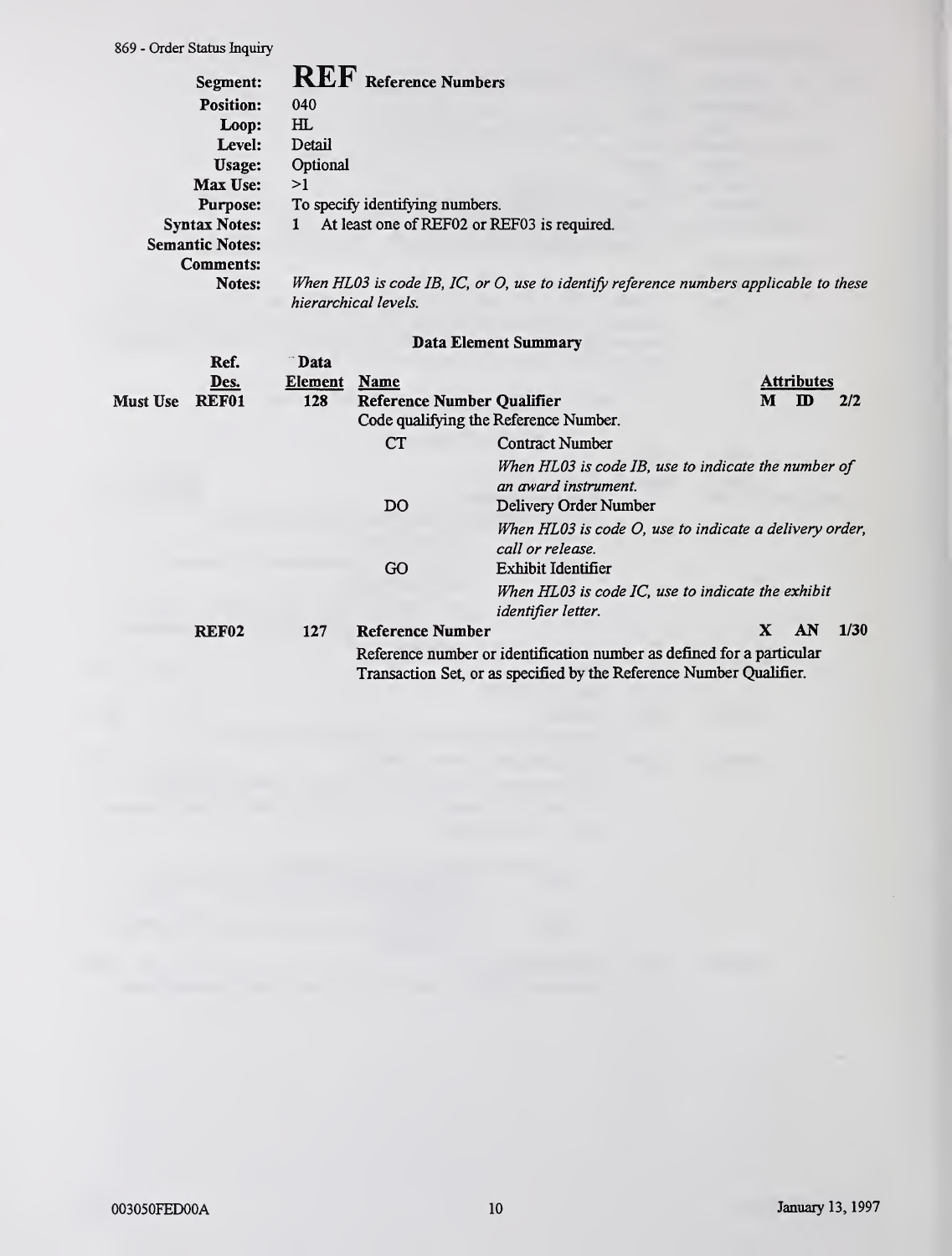| Segment:               | <b>LIN</b> Item Identification                                                                                                                                                               |
|------------------------|----------------------------------------------------------------------------------------------------------------------------------------------------------------------------------------------|
| <b>Position:</b>       | 050                                                                                                                                                                                          |
| Loop:                  | H <sub>L</sub>                                                                                                                                                                               |
| Level:                 | Detail                                                                                                                                                                                       |
| <b>Usage:</b>          | Optional                                                                                                                                                                                     |
| Max Use:               | >1                                                                                                                                                                                           |
| Purpose:               | To specify basic item identification data                                                                                                                                                    |
| <b>Syntax Notes:</b>   | If either LIN04 or LIN05 is present, then the other is required.<br>$\mathbf{1}$                                                                                                             |
|                        | If either LIN06 or LIN07 is present, then the other is required.<br>$\boldsymbol{2}$                                                                                                         |
|                        | $\mathbf{3}$<br>If either LIN08 or LIN09 is present, then the other is required.                                                                                                             |
|                        | If either LIN10 or LIN11 is present, then the other is required.<br>4                                                                                                                        |
|                        | 5<br>If either LIN12 or LIN13 is present, then the other is required.                                                                                                                        |
|                        | 6<br>If either LIN14 or LIN15 is present, then the other is required.                                                                                                                        |
|                        | $\overline{7}$<br>If either LIN16 or LIN17 is present, then the other is required.                                                                                                           |
|                        | $\boldsymbol{8}$<br>If either LIN18 or LIN19 is present, then the other is required.                                                                                                         |
|                        | 9<br>If either LIN20 or LIN21 is present, then the other is required.                                                                                                                        |
|                        | If either LIN22 or LIN23 is present, then the other is required.<br>10                                                                                                                       |
|                        | If either LIN24 or LIN25 is present, then the other is required.<br>11                                                                                                                       |
|                        | If either LIN26 or LIN27 is present, then the other is required.<br>12                                                                                                                       |
|                        | If either LIN28 or LIN29 is present, then the other is required.<br>13                                                                                                                       |
|                        | If either LIN30 or LIN31 is present, then the other is required.<br>14                                                                                                                       |
| <b>Semantic Notes:</b> | LIN01 is the line item identification<br>$\mathbf{1}$                                                                                                                                        |
| <b>Comments:</b>       | See the Data Dictionary for a complete list of ID's.<br>$\mathbf{1}$                                                                                                                         |
|                        | LIN02 through LIN31 provide for fifteen (15) different product/service ID's for each<br>$\overline{2}$<br>item. For Example: Case, Color, Drawing No., UPC No., ISBN No., Model No.,<br>SKU. |
| Notes:                 | 1. When HL03 is code D, use this segment to provide a codified description of the<br>product for which the report is being requested. If reports by multiple products are                    |
|                        | being requested, repeat this segment for each product using the codes listed in LIN02.                                                                                                       |

2. When BSJ03 is code PP, use to identify the selected item(s) for which status is requested.

#### Data Element Summary

|                | Ref. | Data           |                                |                                                                                                                                                                                                                                                                                                                                                                                                                                                                             |   |                   |      |
|----------------|------|----------------|--------------------------------|-----------------------------------------------------------------------------------------------------------------------------------------------------------------------------------------------------------------------------------------------------------------------------------------------------------------------------------------------------------------------------------------------------------------------------------------------------------------------------|---|-------------------|------|
|                | Des. | <b>Element</b> | <b>Name</b>                    |                                                                                                                                                                                                                                                                                                                                                                                                                                                                             |   | <b>Attributes</b> |      |
| <b>LIN01</b>   |      | 350            | <b>Assigned Identification</b> |                                                                                                                                                                                                                                                                                                                                                                                                                                                                             | O | AN                | 1/11 |
|                |      |                |                                | Alphanumeric characters assigned for differentiation within a transaction set                                                                                                                                                                                                                                                                                                                                                                                               |   |                   |      |
|                |      |                |                                | When HL03 is code D and multiple reports by product are requested, use to<br>assign a number to differentiate between the product reports. For example, if<br>a report by a specific NSN was requested, LIN01 would cite the number 1. If<br>another report for a product with a different NSN was requested, LIN01 would<br>cite the number 2. If a third report for a product identified by a<br>manufacturer's part number was requested, LIN01 would cite the number 3. |   |                   |      |
| Must Use LIN02 |      | 235            |                                | <b>Product/Service ID Qualifier</b>                                                                                                                                                                                                                                                                                                                                                                                                                                         | М | ID                | 2/2  |
|                |      |                |                                | Code identifying the type/source of the descriptive number used in                                                                                                                                                                                                                                                                                                                                                                                                          |   |                   |      |
|                |      |                | Product/Service ID (234)       |                                                                                                                                                                                                                                                                                                                                                                                                                                                                             |   |                   |      |
|                |      |                | <b>CN</b>                      | <b>Commodity Name</b>                                                                                                                                                                                                                                                                                                                                                                                                                                                       |   |                   |      |
|                |      |                | <b>FS</b>                      | <b>National Stock Number</b>                                                                                                                                                                                                                                                                                                                                                                                                                                                |   |                   |      |
|                |      |                |                                | The NSN shall be transmitted without dashes.                                                                                                                                                                                                                                                                                                                                                                                                                                |   |                   |      |
|                |      |                | MG                             | <b>Manufacturer's Part Number</b>                                                                                                                                                                                                                                                                                                                                                                                                                                           |   |                   |      |
|                |      |                |                                | When used, LIN04/05 must be used with LIN04 citing<br>either code MF or ZB.                                                                                                                                                                                                                                                                                                                                                                                                 |   |                   |      |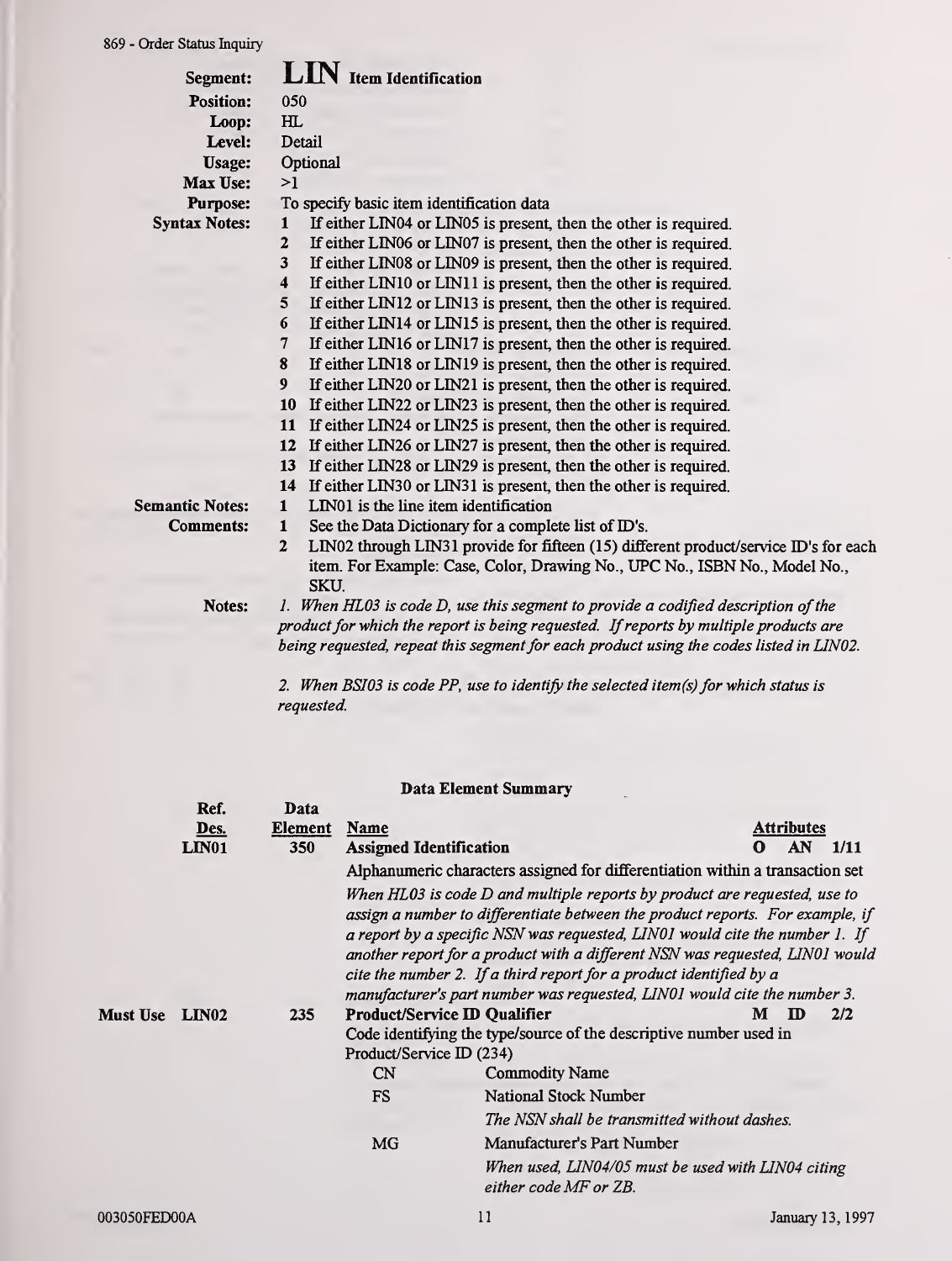869 - Order Status Inquiry

|                 |              |     | N1                                  | National Drug Code in 4-4-2 Format                                                                                                                   |             |              |        |
|-----------------|--------------|-----|-------------------------------------|------------------------------------------------------------------------------------------------------------------------------------------------------|-------------|--------------|--------|
|                 |              |     | N <sub>2</sub>                      | National Drug Code in 5-3-2 Format                                                                                                                   |             |              |        |
|                 |              |     | N <sub>3</sub>                      | National Drug Code in 5-4-1 Format                                                                                                                   |             |              |        |
|                 |              |     | N <sub>4</sub>                      | National Drug Code in 5-4-2 Format                                                                                                                   |             |              |        |
|                 |              |     | <b>ND</b>                           | National Drug Code (NDC)                                                                                                                             |             |              |        |
|                 |              |     | PD                                  | <b>Part Number Description</b>                                                                                                                       |             |              |        |
|                 |              |     |                                     | Use to indicate the plain text description of an item<br>that cannot be identified by a number.                                                      |             |              |        |
|                 |              |     | SV                                  | <b>Service Rendered</b>                                                                                                                              |             |              |        |
|                 |              |     | ZZ                                  | <b>Mutually Defined</b>                                                                                                                              |             |              |        |
|                 |              |     |                                     | When BSI03 is code PP and HL03 is code IB, IC, or O,<br>use to indicate the CLIN, SUBCLIN, or ELIN, as<br>applicable, for which status is requested. |             |              |        |
| <b>Must Use</b> | LM03         | 234 | <b>Product/Service ID</b>           | Identifying number for a product or service                                                                                                          | M           | AN           | $1/40$ |
|                 | LIN04        | 235 | <b>Product/Service ID Qualifier</b> |                                                                                                                                                      | X           | $\mathbf{D}$ | 2/2    |
|                 |              |     |                                     | Code identifying the type/source of the descriptive number used in                                                                                   |             |              |        |
|                 |              |     | Product/Service ID (234)            |                                                                                                                                                      |             |              |        |
|                 |              |     |                                     | 1. When $LINO2$ cites code $MG$ , cite either code $MF$ or ZB to identify the                                                                        |             |              |        |
|                 |              |     | manufacturer.                       |                                                                                                                                                      |             |              |        |
|                 |              |     |                                     | 2. The use of code MF is preferred over code ZB as the method to identify the                                                                        |             |              |        |
|                 |              |     | manufacturer of a part number.      |                                                                                                                                                      |             |              |        |
|                 |              |     | MF                                  | Manufacturer                                                                                                                                         |             |              |        |
|                 |              |     |                                     | When used, cite the DUNS number of the manufacturer<br>in the following data element.                                                                |             |              |        |
|                 |              |     | ZB                                  | <b>Commercial and Government Entity (CAGE) Code</b>                                                                                                  |             |              |        |
|                 |              |     |                                     | Use to indicate a manufacturer who can be identified<br>by a CAGE code.                                                                              |             |              |        |
|                 | <b>LIN05</b> | 234 | <b>Product/Service ID</b>           |                                                                                                                                                      | $\mathbf X$ | AN           | 1/40   |
|                 |              |     |                                     | Identifying number for a product or service                                                                                                          |             |              |        |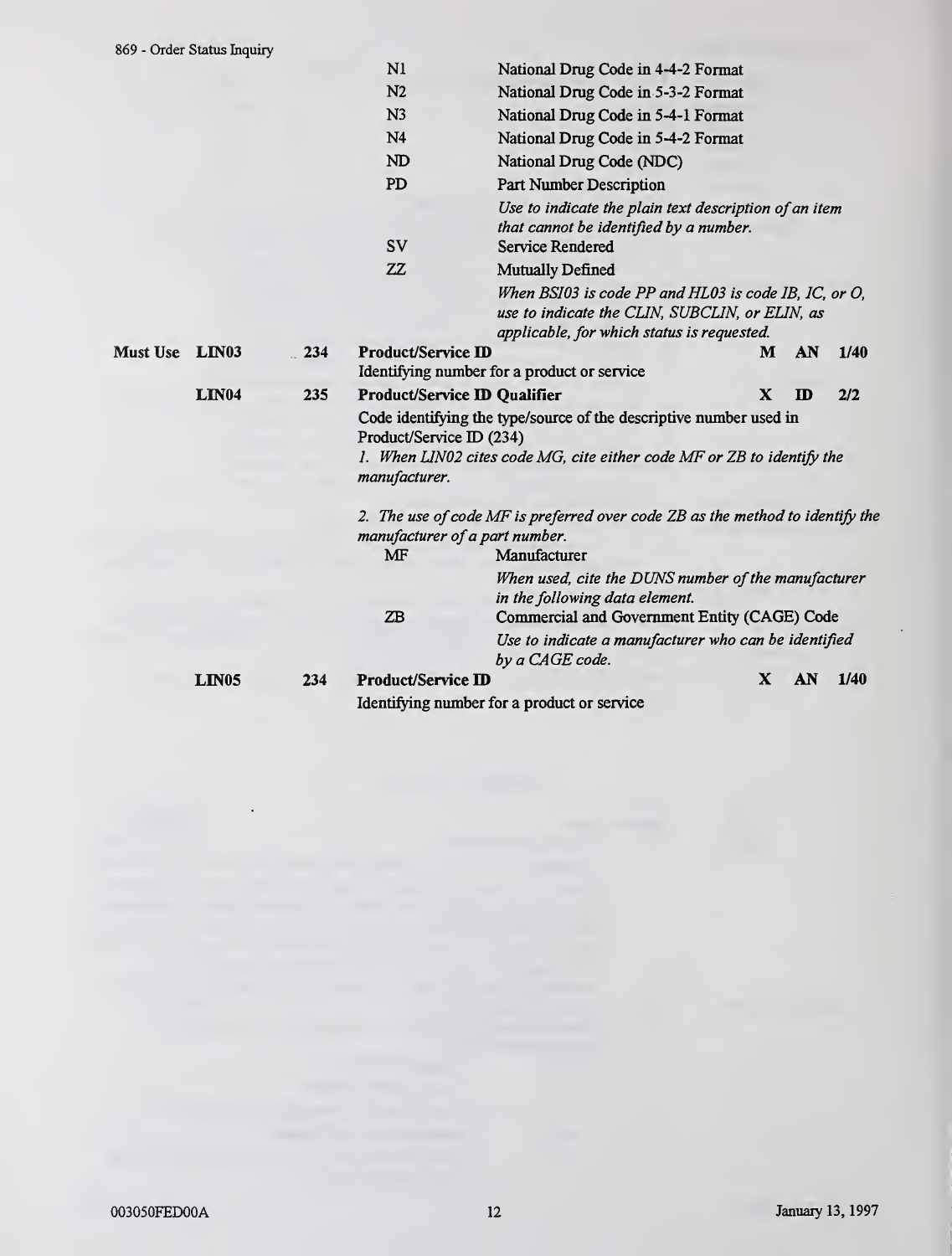869 - Order Status Inquiry

| Segment:               | <b>Name</b>                                                                        |
|------------------------|------------------------------------------------------------------------------------|
| <b>Position:</b>       | 110                                                                                |
| Loop:                  | N1                                                                                 |
| Level:                 | Detail                                                                             |
| <b>Usage:</b>          | Optional                                                                           |
| Max Use:               |                                                                                    |
| <b>Purpose:</b>        | To identify a party by type of organization, name, and code                        |
| <b>Syntax Notes:</b>   | At least one of N102 or N103 is required.                                          |
|                        | If either N103 or N104 is present, then the other is required.<br>$\mathbf{2}$     |
| <b>Semantic Notes:</b> |                                                                                    |
| <b>Comments:</b>       | This segment, used alone, provides the most efficient method of providing<br>1     |
|                        | organizational identification. To obtain this efficiency the "ID Code" (N104) must |
|                        | provide a key to the table maintained by the transaction processing party.         |
|                        | N105 and N106 further define the type of entity in N101.<br>$\mathbf{2}$           |

Notes:

When HL03 is code V, 2 iterations of this N1 loop are REQUIRED, citing codes E8 and SE in N101.

|                 |              |                        |                                      | <b>Data Element Summary</b>                                                      |   |                   |     |  |
|-----------------|--------------|------------------------|--------------------------------------|----------------------------------------------------------------------------------|---|-------------------|-----|--|
|                 | Ref.<br>Des. | Data<br><b>Element</b> | <b>Name</b>                          |                                                                                  |   | <b>Attributes</b> |     |  |
| <b>Must Use</b> | <b>N101</b>  | 98                     | <b>Entity Identifier Code</b>        |                                                                                  | M | ID                | 2/2 |  |
|                 |              |                        |                                      | Code identifying an organizational entity, a physical location, or an individual |   |                   |     |  |
|                 |              |                        | 28                                   | Subcontractor                                                                    |   |                   |     |  |
|                 |              |                        |                                      | When HL03 is code 25, use to indicate a subcontractor.                           |   |                   |     |  |
|                 |              |                        | <b>BY</b>                            | <b>Buying Party (Purchaser)</b>                                                  |   |                   |     |  |
|                 |              |                        |                                      | When HL03 is code B, use to indicate the buying office.                          |   |                   |     |  |
|                 |              |                        | C <sub>4</sub>                       | <b>Contract Administration Office</b>                                            |   |                   |     |  |
|                 |              |                        |                                      | When HL03 is code PA, use to indicate the contract                               |   |                   |     |  |
|                 |              |                        |                                      | administration office.                                                           |   |                   |     |  |
|                 |              |                        | E8                                   | <b>Inquiring Party</b>                                                           |   |                   |     |  |
|                 |              |                        |                                      | When $HL03$ is code $V$ , use to indicate the party                              |   |                   |     |  |
|                 |              |                        |                                      | requesting the information.                                                      |   |                   |     |  |
|                 |              |                        | <b>SE</b>                            | <b>Selling Party</b>                                                             |   |                   |     |  |
|                 |              |                        |                                      | When $HL03$ is code $V$ , use to indicate the party to                           |   |                   |     |  |
|                 |              |                        |                                      | whom the request is being sent.                                                  |   |                   |     |  |
|                 |              |                        | <b>ST</b>                            | Ship To                                                                          |   |                   |     |  |
|                 |              |                        |                                      | When HL03 is code S, use to indicate the ship-to                                 |   |                   |     |  |
|                 |              |                        |                                      | location.                                                                        |   |                   |     |  |
|                 |              |                        | Z1                                   | Party to Receive Status                                                          |   |                   |     |  |
|                 |              |                        |                                      | When HL03 is code 21, use to indicate the party to                               |   |                   |     |  |
|                 |              |                        |                                      | whom the report is to be submitted if different than the<br>inquiring party.     |   |                   |     |  |
|                 | <b>N103</b>  | 66                     | <b>Identification Code Qualifier</b> |                                                                                  | X | $\mathbf{D}$      | 1/2 |  |
|                 |              |                        |                                      | Code designating the system/method of code structure used for Identification     |   |                   |     |  |
|                 |              |                        | Code (67)                            |                                                                                  |   |                   |     |  |
|                 |              |                        |                                      | While the federal EDI program uses the DUNS number, other government             |   |                   |     |  |
|                 |              |                        |                                      | users of this implementation convention may require the use of other and         |   |                   |     |  |
|                 |              |                        |                                      | additional numbers for a transition period in order to cross reference existing  |   |                   |     |  |
|                 |              |                        | data bases.                          |                                                                                  |   |                   |     |  |
|                 |              |                        | $\mathbf{l}$                         | D-U-N-S Number, Dun & Bradstreet                                                 |   |                   |     |  |
|                 |              |                        |                                      | Use of the DUNs and DUNs $+4$ number is preferred                                |   |                   |     |  |
|                 |              |                        |                                      | over other codes to identify an entity.                                          |   |                   |     |  |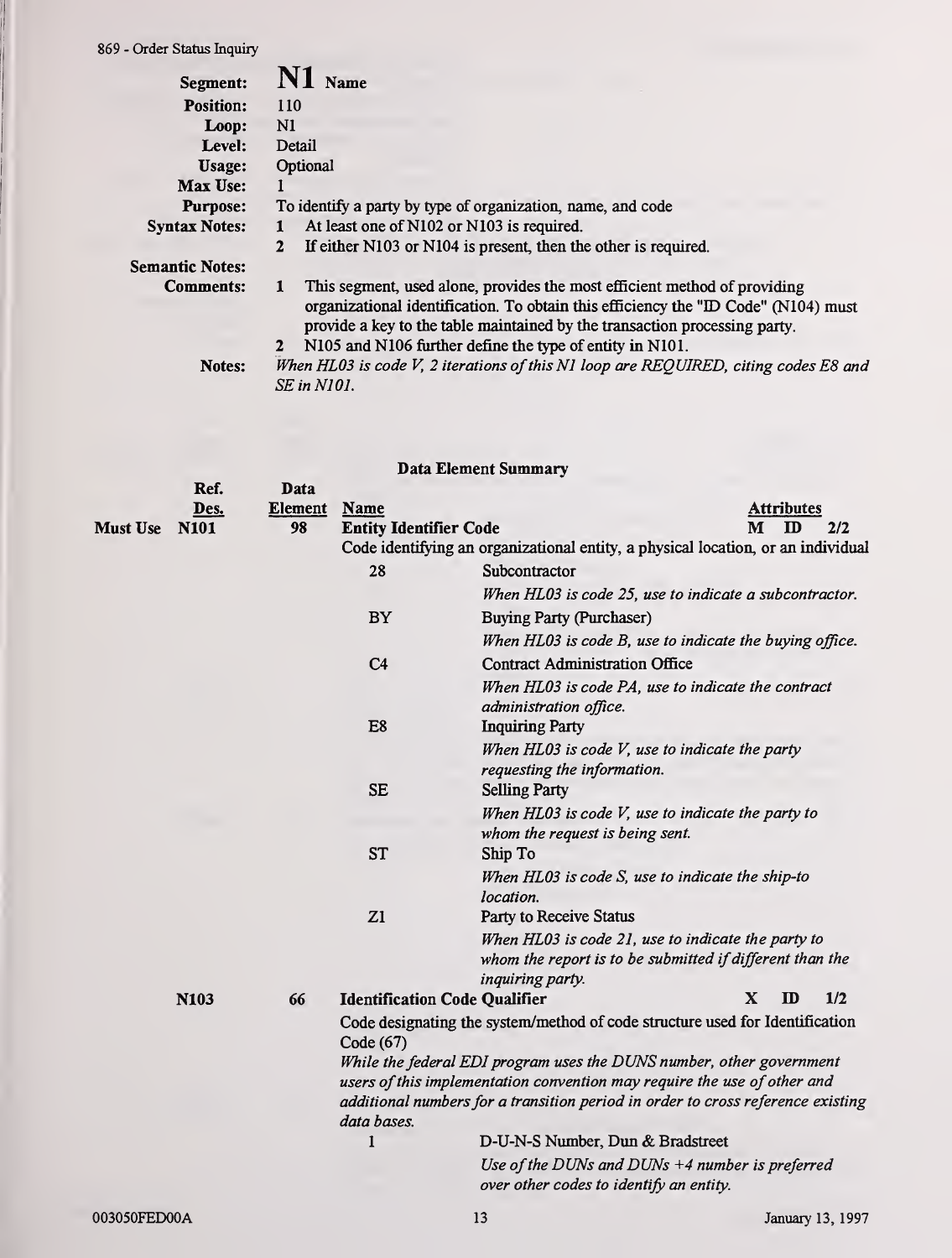$\overline{\phantom{a}}$ 

|                  |    | 9                          | D-U-N-S+4, D-U-N-S Number with Four Character<br>Suffix<br>Use of the DUNs and DUNs $+4$ number is preferred<br>over other codes to identify an entity. |    |      |
|------------------|----|----------------------------|---------------------------------------------------------------------------------------------------------------------------------------------------------|----|------|
|                  |    | 10                         | Department of Defense Activity Address Code<br>(DODAAC)<br>Use to indicate a Department of Defense or Civilian<br>Agency Activity Address Code.         |    |      |
|                  |    | 33                         | Commercial and Government Entity (CAGE)                                                                                                                 |    |      |
| N <sub>104</sub> | 67 | <b>Identification Code</b> | Code identifying a party or other code                                                                                                                  | AN | 2/20 |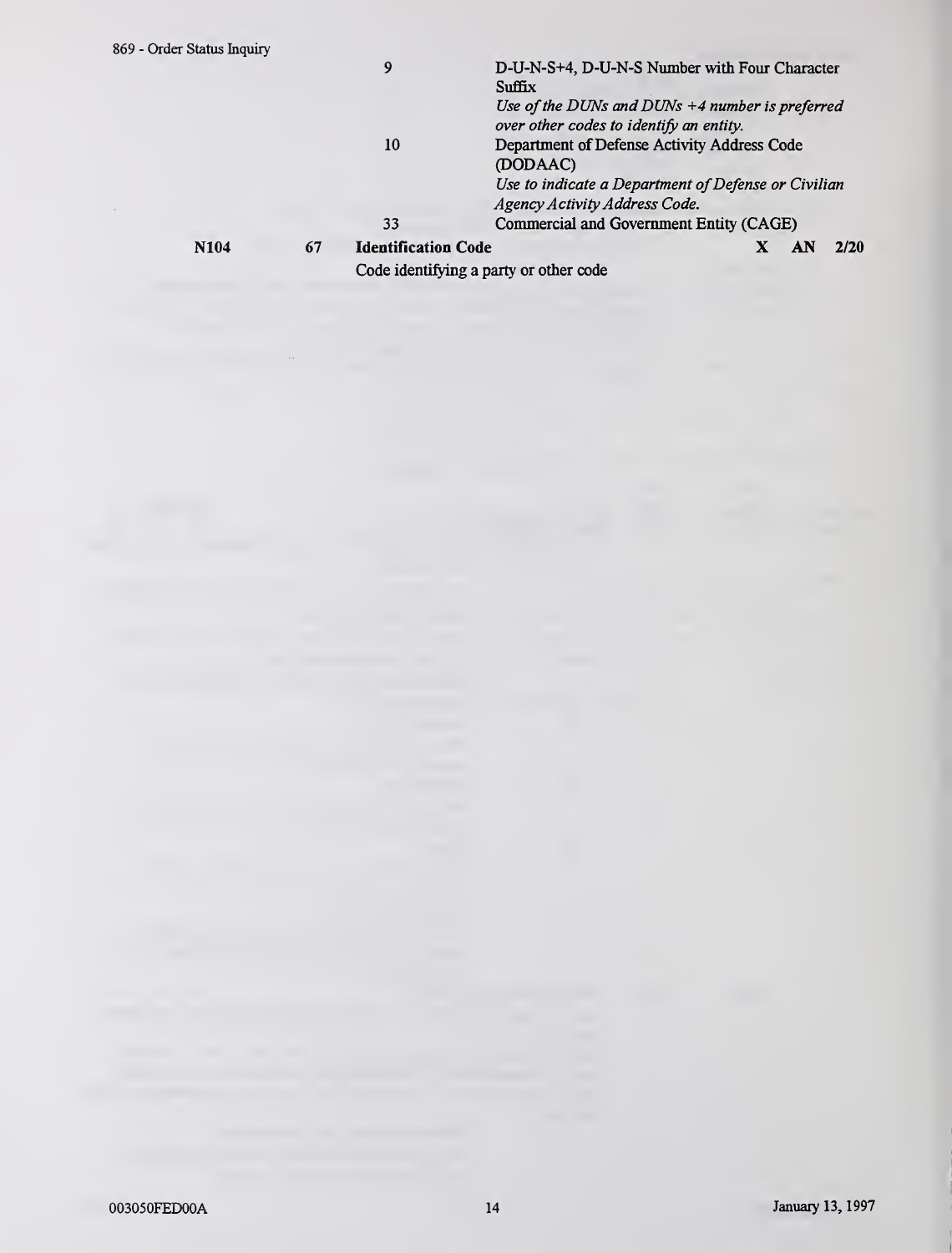| Segment:               | PER Administrative Communications Contact                                                  |
|------------------------|--------------------------------------------------------------------------------------------|
| <b>Position:</b>       | 160                                                                                        |
| Loop:                  | N1                                                                                         |
| Level:                 | Detail                                                                                     |
| <b>Usage:</b>          | Optional                                                                                   |
| <b>Max Use:</b>        | 3                                                                                          |
| <b>Purpose:</b>        | To identify a person or office to whom administrative communications should be<br>directed |
| <b>Syntax Notes:</b>   | If either PER03 or PER04 is present, then the other is required.<br>1                      |
|                        | If either PER05 or PER06 is present, then the other is required.<br>$\overline{2}$         |
|                        | If either PER07 or PER08 is present, then the other is required.<br>$\mathbf{3}$           |
| <b>Semantic Notes:</b> |                                                                                            |
|                        |                                                                                            |

Comments: Notes:

Use this segment to provide names, communication numbers and titles of individuals associated with the entity cited in the same Nl loop.

#### Data Element Summary

|                 | Ref.                | Data           |                                                                                                                                                                                                                          |                                                                                                                                                                                                                                                                                                                                        |              |                   |             |
|-----------------|---------------------|----------------|--------------------------------------------------------------------------------------------------------------------------------------------------------------------------------------------------------------------------|----------------------------------------------------------------------------------------------------------------------------------------------------------------------------------------------------------------------------------------------------------------------------------------------------------------------------------------|--------------|-------------------|-------------|
|                 | Des.                | <b>Element</b> | <b>Name</b>                                                                                                                                                                                                              |                                                                                                                                                                                                                                                                                                                                        |              | <b>Attributes</b> |             |
| <b>Must Use</b> | <b>PER01</b>        | 366            | <b>Contact Function Code</b>                                                                                                                                                                                             |                                                                                                                                                                                                                                                                                                                                        | M            | $\mathbf{D}$      | 2/2         |
|                 |                     |                |                                                                                                                                                                                                                          | Code identifying the major duty or responsibility of the person or group                                                                                                                                                                                                                                                               |              |                   |             |
|                 |                     |                | named                                                                                                                                                                                                                    |                                                                                                                                                                                                                                                                                                                                        |              |                   |             |
|                 |                     |                | <b>AC</b>                                                                                                                                                                                                                | <b>Administrative Contracting Officer</b>                                                                                                                                                                                                                                                                                              |              |                   |             |
|                 |                     |                | <b>BD</b>                                                                                                                                                                                                                | <b>Buyer Name or Department</b>                                                                                                                                                                                                                                                                                                        |              |                   |             |
|                 |                     |                | IC                                                                                                                                                                                                                       | <b>Information Contact</b>                                                                                                                                                                                                                                                                                                             |              |                   |             |
|                 |                     |                | PC                                                                                                                                                                                                                       | <b>Purchasing Contracting Officer (PCO)</b>                                                                                                                                                                                                                                                                                            |              |                   |             |
|                 |                     |                | <b>SU</b>                                                                                                                                                                                                                | <b>Supplier Contact</b>                                                                                                                                                                                                                                                                                                                |              |                   |             |
|                 |                     |                |                                                                                                                                                                                                                          | When N101 is code SE, use to indicate the party at the<br>selling organization to whom this inquiry should be<br>directed.                                                                                                                                                                                                             |              |                   |             |
|                 | <b>PER02</b>        | 93             | <b>Name</b>                                                                                                                                                                                                              |                                                                                                                                                                                                                                                                                                                                        | $\mathbf 0$  | AN                | 1/35        |
|                 |                     |                | Free-form name                                                                                                                                                                                                           |                                                                                                                                                                                                                                                                                                                                        |              |                   |             |
|                 | 365<br><b>PER03</b> |                | <b>AU</b>                                                                                                                                                                                                                | name, is preferred. If the whole name is longer than 35 characters, the use of<br>initials for the first name is recommended. PER09 may be used to cite the<br>party's title or office symbol number.<br><b>Communication Number Qualifier</b><br>Code identifying the type of communication number<br><b>Defense Switched Network</b> | $\mathbf{X}$ | $\mathbf{D}$      | 2/2         |
|                 |                     |                | <b>EM</b>                                                                                                                                                                                                                | <b>Electronic Mail</b>                                                                                                                                                                                                                                                                                                                 |              |                   |             |
|                 |                     |                | <b>FX</b>                                                                                                                                                                                                                | Facsimile                                                                                                                                                                                                                                                                                                                              |              |                   |             |
|                 |                     |                | TE                                                                                                                                                                                                                       | Telephone                                                                                                                                                                                                                                                                                                                              |              |                   |             |
|                 |                     |                |                                                                                                                                                                                                                          | Use to indicate commercial telephone number. Include<br>the area code.                                                                                                                                                                                                                                                                 |              |                   |             |
|                 | <b>PER04</b>        | 364            | <b>Communication Number</b>                                                                                                                                                                                              |                                                                                                                                                                                                                                                                                                                                        | X            | <b>AN</b>         | <b>1/80</b> |
|                 |                     |                | Complete communications number including country or area code when<br>applicable<br>All numbers, other than those associated with code EM, shall be transmitted<br>as a continuous number with no extraneous characters. |                                                                                                                                                                                                                                                                                                                                        |              |                   |             |
|                 | <b>PER05</b><br>365 |                |                                                                                                                                                                                                                          | <b>Communication Number Qualifier</b>                                                                                                                                                                                                                                                                                                  | X            | ID                | 2/2         |
|                 |                     |                |                                                                                                                                                                                                                          | Code identifying the type of communication number                                                                                                                                                                                                                                                                                      |              |                   |             |
|                 |                     |                |                                                                                                                                                                                                                          | Use to identify a second communications number for the party cited in<br>PER02. For example, if PER03/04 cites a telephone number, PER05/06 can<br>be used to cite a FAX number.                                                                                                                                                       |              |                   |             |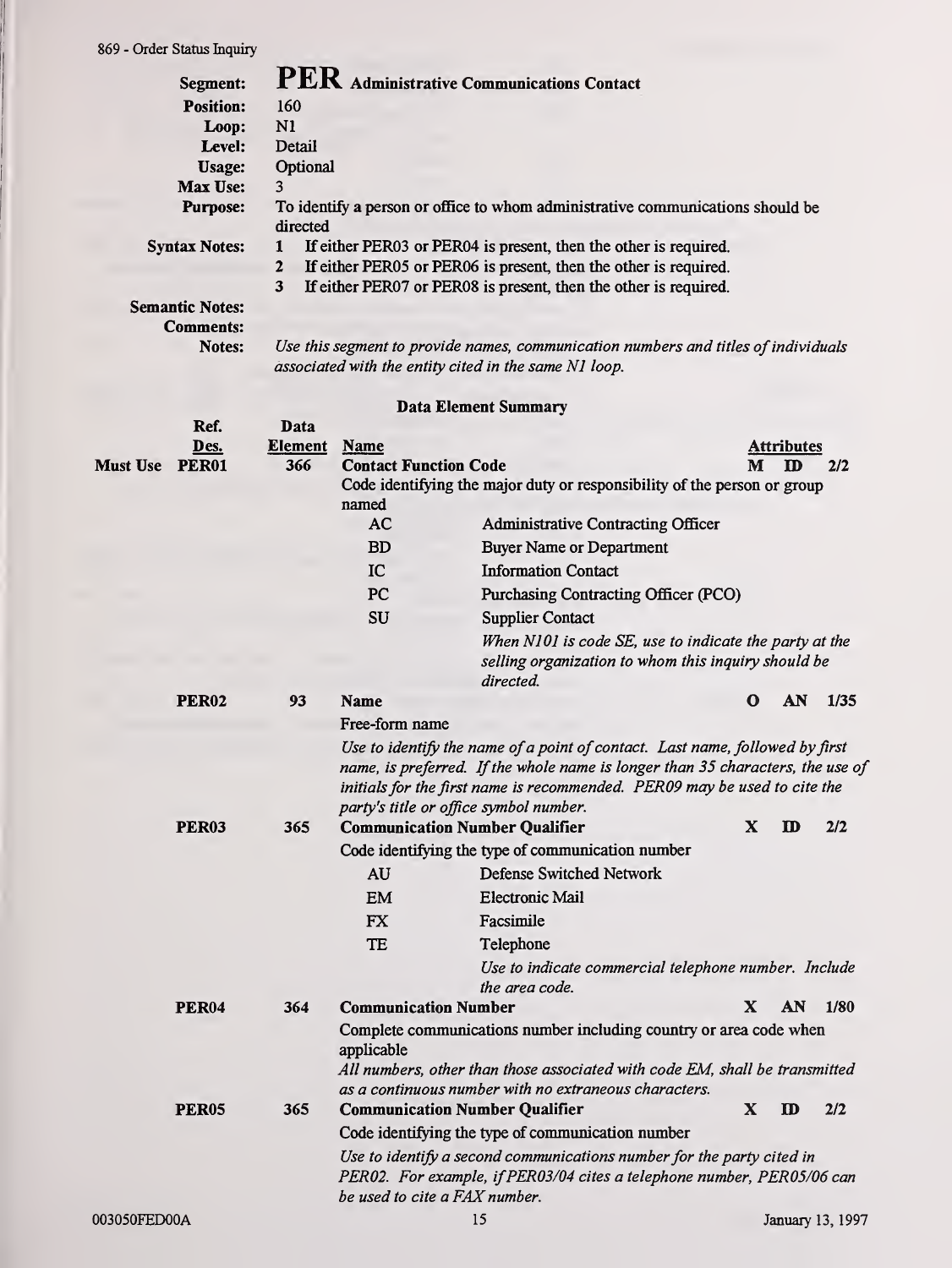|              |     | AU                               | <b>Defense Switched Network</b>                                                                                                                                                                            |              |              |             |
|--------------|-----|----------------------------------|------------------------------------------------------------------------------------------------------------------------------------------------------------------------------------------------------------|--------------|--------------|-------------|
|              |     | <b>EM</b>                        | <b>Electronic Mail</b>                                                                                                                                                                                     |              |              |             |
|              |     | EX                               | <b>Telephone Extension</b>                                                                                                                                                                                 |              |              |             |
|              |     |                                  | Use only if PER03 is used citing code AU or TE.                                                                                                                                                            |              |              |             |
|              |     | <b>FX</b>                        | Facsimile                                                                                                                                                                                                  |              |              |             |
|              |     | <b>TE</b>                        | Telephone                                                                                                                                                                                                  |              |              |             |
|              |     |                                  | Use to indicate commercial telephone number. Include<br>the area code.                                                                                                                                     |              |              |             |
| <b>PER06</b> | 364 | <b>Communication Number</b>      |                                                                                                                                                                                                            | $\mathbf{x}$ | AN           | <b>1/80</b> |
|              |     | applicable                       | Complete communications number including country or area code when<br>All numbers, other than those associated with code EM, shall be transmitted                                                          |              |              |             |
| <b>PER07</b> | 365 |                                  | as a continuous number with no extraneous characters.<br><b>Communication Number Qualifier</b>                                                                                                             | $\mathbf x$  | $\mathbf{D}$ | 2/2         |
|              |     |                                  | Code identifying the type of communication number                                                                                                                                                          |              |              |             |
|              |     |                                  |                                                                                                                                                                                                            |              |              |             |
|              |     | <b>AU</b>                        | Use to identify a third communications number for the party cited in PER02.<br><b>Defense Switched Network</b>                                                                                             |              |              |             |
|              |     |                                  |                                                                                                                                                                                                            |              |              |             |
|              |     | EM                               | <b>Electronic Mail</b>                                                                                                                                                                                     |              |              |             |
|              |     | EX                               | <b>Telephone Extension</b>                                                                                                                                                                                 |              |              |             |
|              |     |                                  | Use only if PER05 is used citing code AU or TE.                                                                                                                                                            |              |              |             |
|              |     | <b>FX</b>                        | Facsimile                                                                                                                                                                                                  |              |              |             |
|              |     | <b>TE</b>                        | Telephone                                                                                                                                                                                                  |              |              |             |
|              |     |                                  | Use to indicate commercial telephone number. Include<br>the area code.                                                                                                                                     |              |              |             |
| <b>PER08</b> | 364 | <b>Communication Number</b>      |                                                                                                                                                                                                            | X            | AN           | 1/80        |
|              |     | applicable                       | Complete communications number including country or area code when<br>All numbers, other than those associated with code EM, shall be transmitted<br>as a continuous number with no extraneous characters. |              |              |             |
| <b>PER09</b> | 443 | <b>Contact Inquiry Reference</b> |                                                                                                                                                                                                            | O            | AN           | 1/20        |
|              |     |                                  | Additional reference number or description to clarify a contact number                                                                                                                                     |              |              |             |
|              |     | cited in PER02.                  | Use, if necessary, to provide the title or an office symbol number of the party                                                                                                                            |              |              |             |

 $\ddot{\phantom{a}}$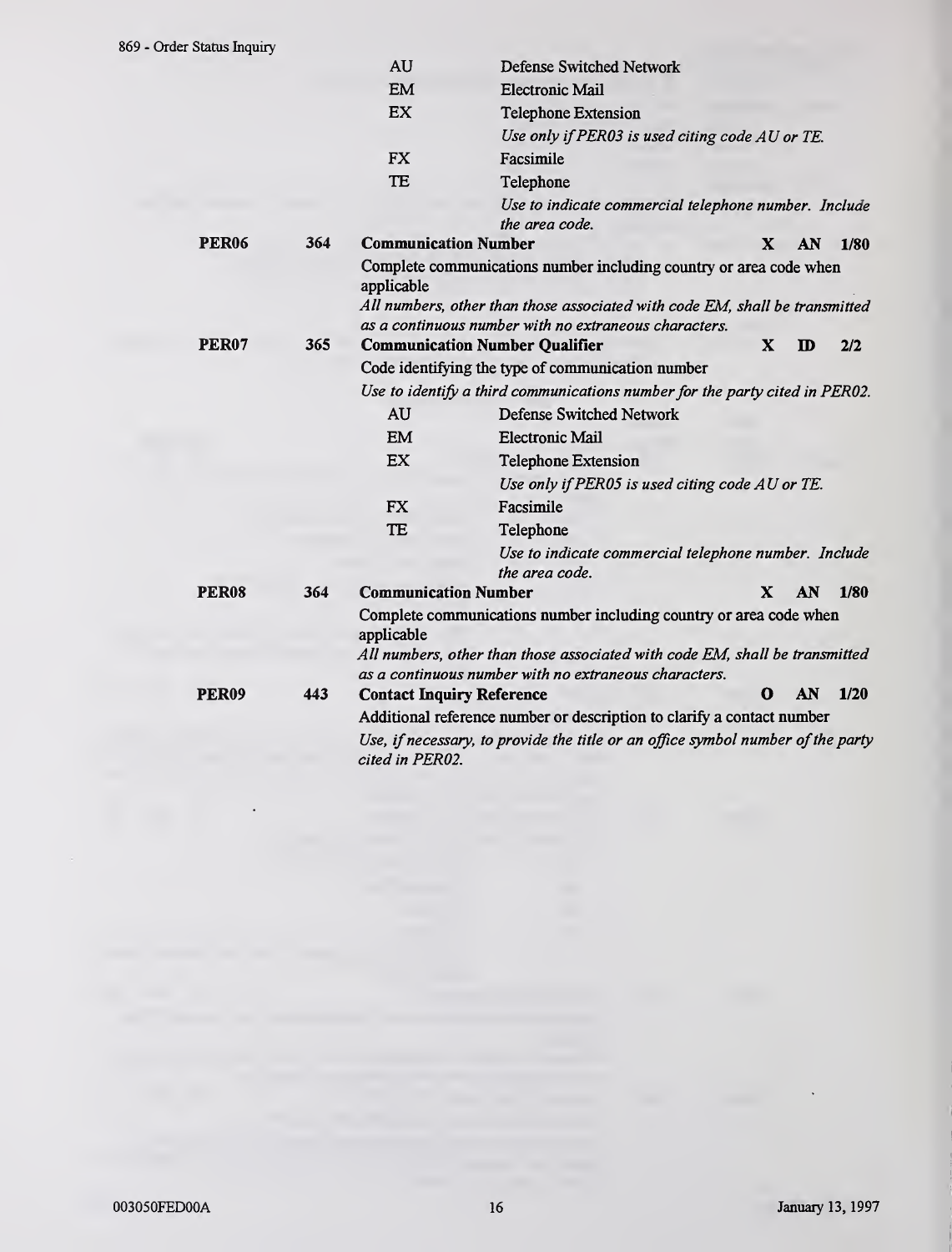| Segment:                                       | <b>SE</b> Transaction Set Trailer                                                                                                                        |
|------------------------------------------------|----------------------------------------------------------------------------------------------------------------------------------------------------------|
| <b>Position:</b>                               | 020                                                                                                                                                      |
| Loop:                                          |                                                                                                                                                          |
| Level:                                         | Summary                                                                                                                                                  |
| <b>Usage:</b>                                  | Mandatory                                                                                                                                                |
| <b>Max Use:</b>                                |                                                                                                                                                          |
| <b>Purpose:</b>                                | To indicate the end of the transaction set and provide the count of the transmitted<br>segments (including the beginning (ST) and ending (SE) segments). |
| <b>Syntax Notes:</b><br><b>Semantic Notes:</b> |                                                                                                                                                          |
| <b>Comments:</b>                               | SE is the last segment of each transaction set.                                                                                                          |

#### Data Element Summary

|                 | Ref.             | <b>Data</b>    |                                                                                                                                                                                                                                  |                   |                |             |  |
|-----------------|------------------|----------------|----------------------------------------------------------------------------------------------------------------------------------------------------------------------------------------------------------------------------------|-------------------|----------------|-------------|--|
|                 | Des.             | <b>Element</b> | <b>Name</b>                                                                                                                                                                                                                      | <b>Attributes</b> |                |             |  |
| <b>Must Use</b> | SE <sub>01</sub> | 96             | <b>Number of Included Segments</b>                                                                                                                                                                                               | M                 | N <sub>0</sub> | <b>1/10</b> |  |
|                 |                  |                | Total number of segments included in a transaction set including ST and SE<br>segments                                                                                                                                           |                   |                |             |  |
| <b>Must Use</b> | SE <sub>02</sub> | 329            | <b>Transaction Set Control Number</b><br>Identifying control number that must be unique within the transaction set<br>functional group assigned by the originator for a transaction set<br>Cite the same number carried in ST02. | $\mathbf{M}$      | AN.            | 4/9         |  |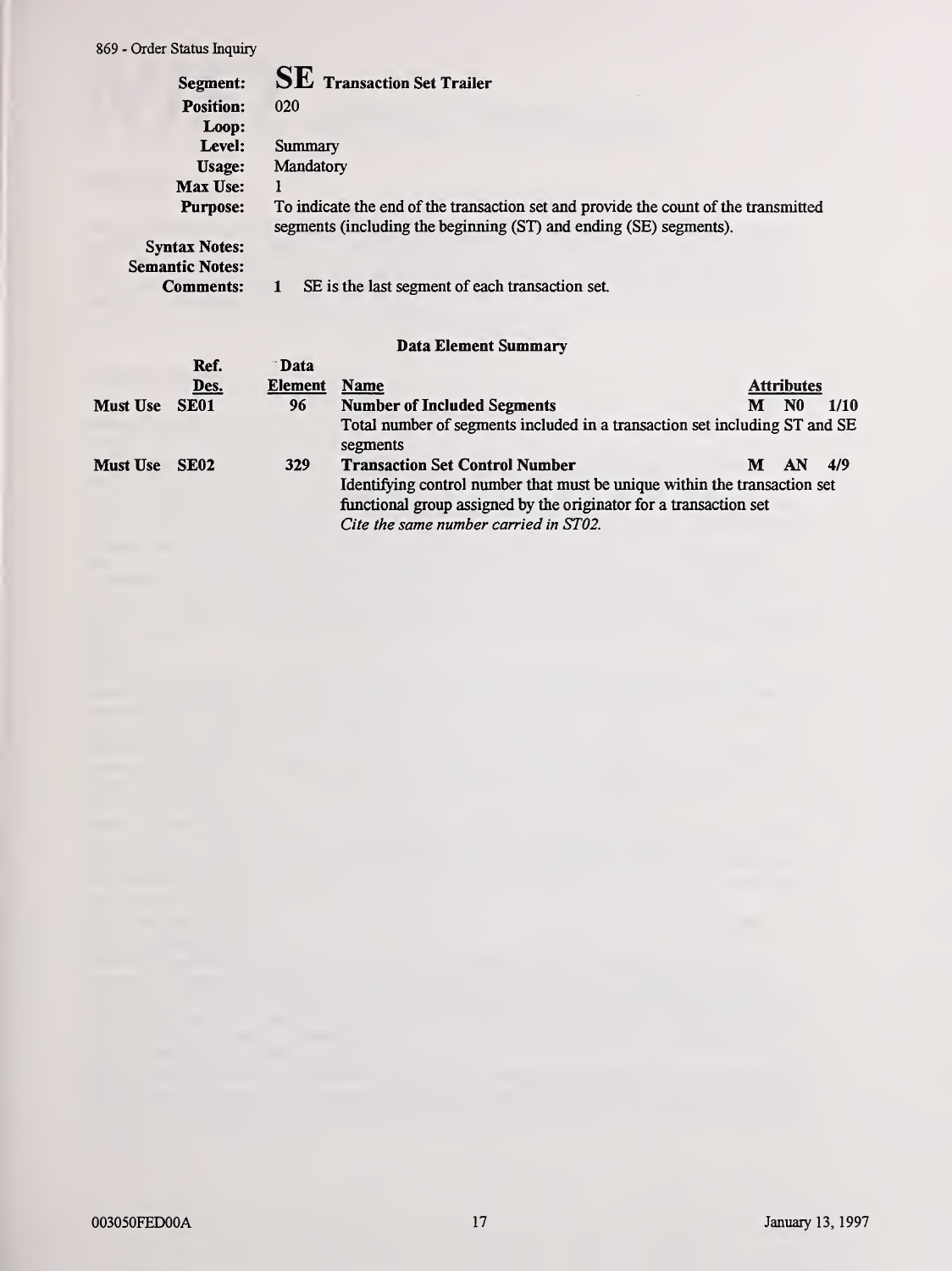$\star$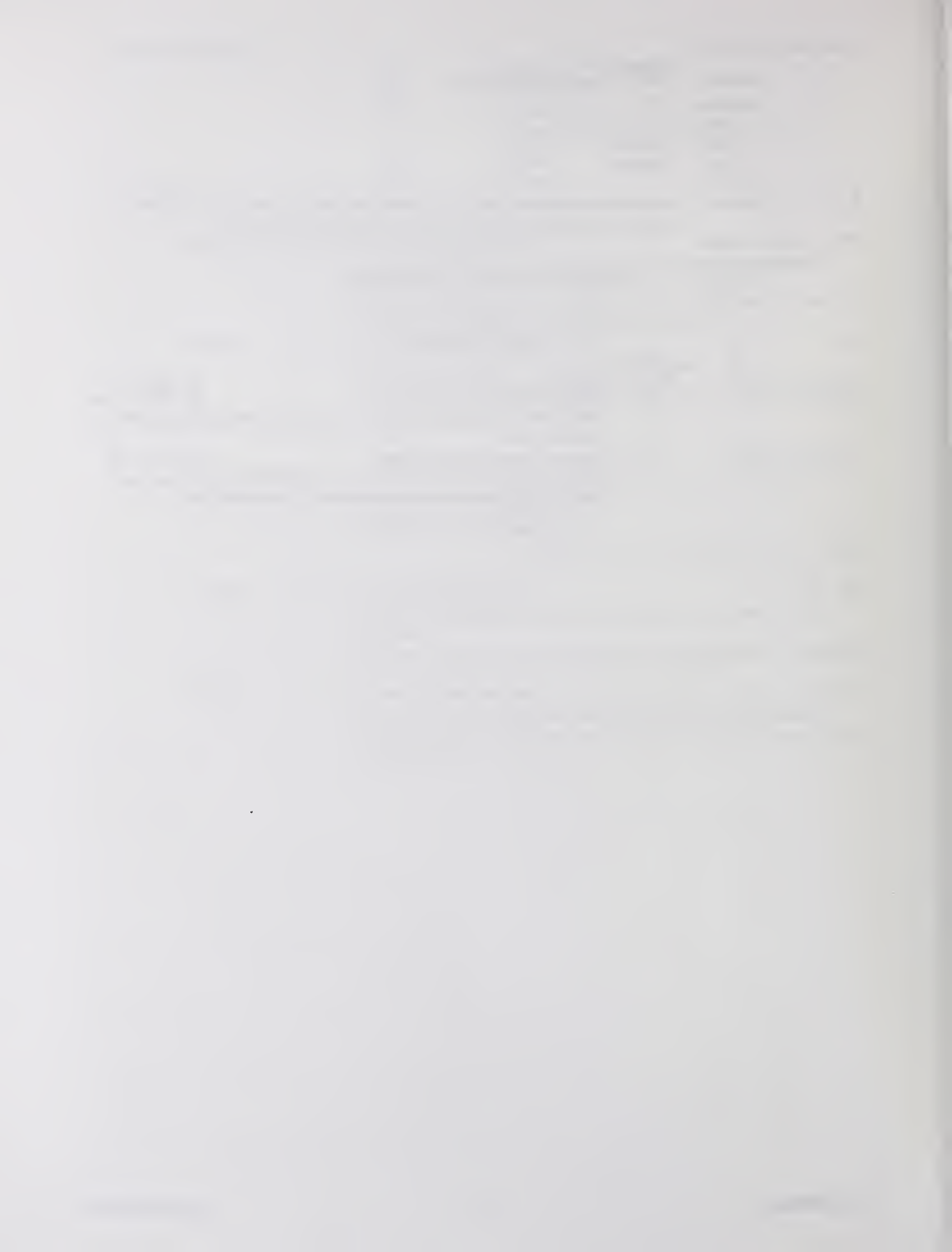# NIST Technical Publications

## Periodical

Journal of Research of the National Institute of Standards and Technology—Reports NIST research and development in those disciplines of the physical and engineering sciences in which the Institute is active. These include physics, chemistry, engineering, mathematics, and computer sciences. Papers cover a broad range of subjects, with major emphasis on measurement methodology and the basic technology underlying standardization. Also included from time to time are survey articles on topics closely related to the Institute's technical and scientific programs. Issued six times a year.

## Nonperiodicals

Monographs—Major contributions to the technical literature on various subjects related to the Institute's scientific and technical activities.

Handbooks—Recommended codes of engineering and industrial practice (including safety codes) developed in cooperation with interested industries, professional organizations, and regulatory bodies.

Special Publications—Include proceedings of conferences sponsored by NIST, NIST annual reports, and other special publications appropriate to this grouping such as wall charts, pocket cards, and bibliographies.

National Standard Reference Data Series—Provides quantitative data on the physical and chemical properties of materials, compiled from the world's literature and critically evaluated. Developed under a worldwide program coordinated by NIST under the authority of the National Standard Data Act (Public Law 90-396). NOTE: The Journal of Physical and Chemical Reference Data (JPCRD) is published bimonthly for NIST by the American Chemical Society (ACS) and the American Institute of Physics (AIP). Subscriptions, reprints, and supplements are available from ACS, <sup>1155</sup> Sixteenth St., NW, Washington, DC 20056.

Building Science Series—Disseminates technical information developed at the Institute on building materials, components, systems, and whole structures. The series presents research results, test methods, and performance criteria related to the structural and environmental functions and the durability and safety characteristics of building elements and systems.

Technical Notes—Studies or reports which are complete in themselves but restrictive in their treatment of a subject. Analogous to monographs but not so comprehensive in scope or definitive in treatment of the subject area. Often serve as a vehicle for final reports of work performed at NIST under the sponsorship of other government agencies.

Voluntary Product Standards—Developed under procedures published by the Department of Commerce in Part 10, Title 15, of the Code of Federal Regulations. The standards establish nationally recognized requirements for products, and provide all concerned interests with a basis for common understanding of the characteristics of the products. NIST administers this program in support of the efforts of private-sector standardizing organizations.

#### Order the following NIST publications—FIPS and NISTIRs—from the National Technical Information Service, Springfield, VA 22161.

Federal Information Processing Standards Publications (FIPS PUB)—Publications in this series collectively constitute the Federal Information Processing Standards Register. The Register serves as the official source of information in the Federal Government regarding standards issued by NIST pursuant to the Federal Property and Administrative Services Act of 1949 as amended, Public Law 89-306 (79 Stat. <sup>1</sup> 127), and as implemented by Executive Order <sup>1</sup> 1717 (38 FR 12315, dated May 11, 1973) and Part 6 of Title <sup>15</sup> CFR (Code of Federal Regulations).

NIST Interagency Reports (NISTIR)—<sup>A</sup> special series of interim or final reports on work performed by NIST for outside sponsors (both government and nongovernment). In general, initial distribution is handled by the sponsor; public distribution is by the National Technical Information Service, Springfield, VA 22161, in paper copy or microfiche form.